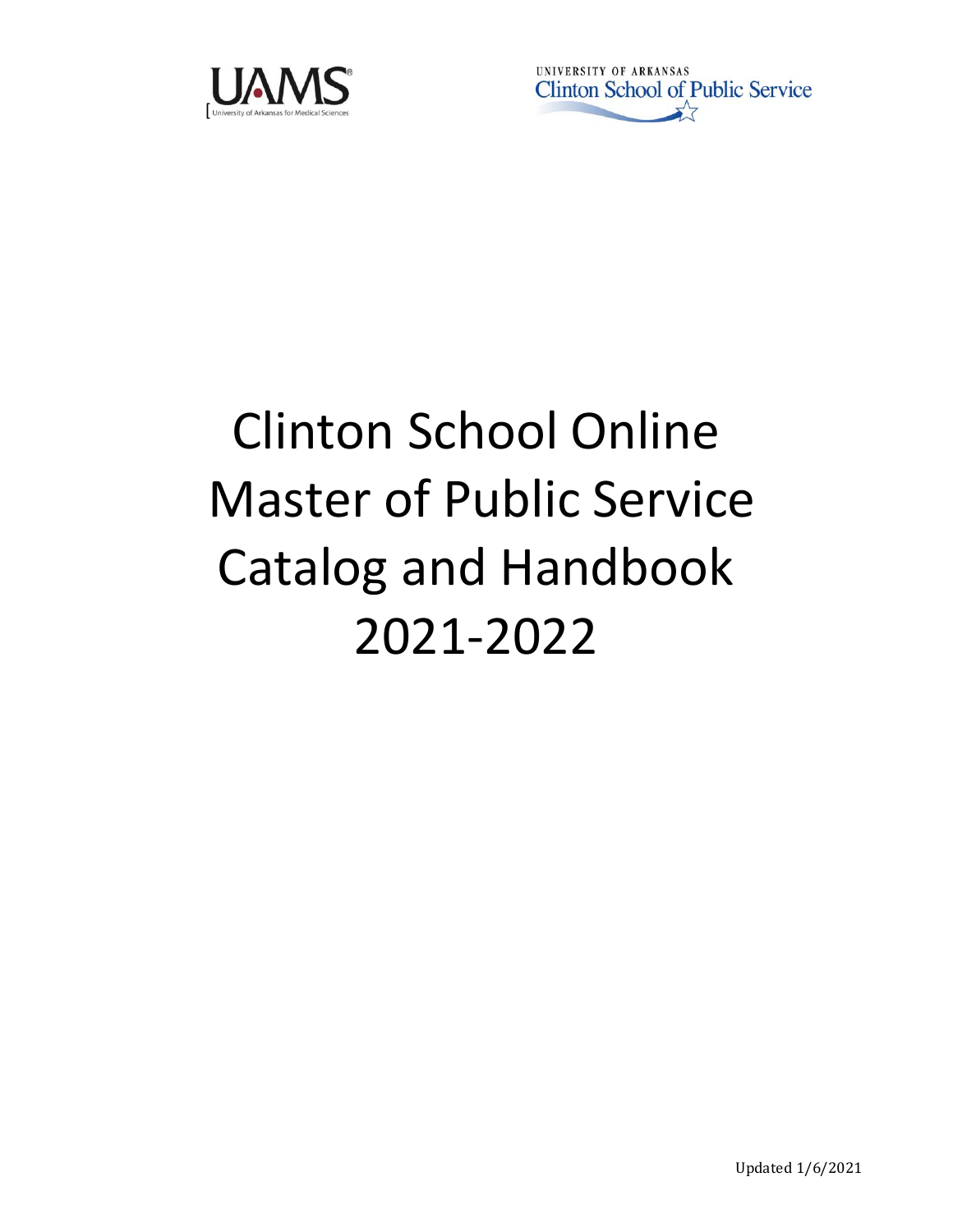#### **TABLE OF CONTENTS**

| The Family Educational Rights and Privacy Act (FERPA) 14         |
|------------------------------------------------------------------|
| Presumptive Knowledge of Rules and Announcements 14              |
|                                                                  |
|                                                                  |
|                                                                  |
|                                                                  |
|                                                                  |
|                                                                  |
|                                                                  |
|                                                                  |
|                                                                  |
|                                                                  |
|                                                                  |
| Rules Governing Courses Taken Outside the                        |
|                                                                  |
| Rules with Respect to Adding or                                  |
|                                                                  |
|                                                                  |
|                                                                  |
|                                                                  |
|                                                                  |
|                                                                  |
|                                                                  |
|                                                                  |
|                                                                  |
|                                                                  |
| UAMS Grievance Procedure for Students Alleging Discrimination 24 |
| UAMS Policies and Procedures for Title IX Complaints 25          |
|                                                                  |
| Notice to Students who are                                       |
|                                                                  |
|                                                                  |
|                                                                  |
| Student Learning Goals and Outcomes: MPS Online26                |

University of Arkansas Clinton School of Public Service Sturgis Hall 1200 President Clinton Avenue Little Rock, AR 72201 Phone: (501) 683-5200 Fax: (501) 683-5210 [www.clintonschool.uasys.edu](http://www.clintonschool.uasys.edu/) 

#### POLICY STATEMENT REGARDING **HANDBOOK**

Procedures stated in this handbook require continual evaluation, review and approval by appropriate University of Arkansas Clinton School of Public Service officials. UACS operates under applicable University of Arkansas Board policies. The policies and procedures in the Student Handbook and Catalog do not supersede or negate Board of Trustee policies, System-wide administrative memoranda or UACS campus policies, but supplement such policies. All statements contained herein reflect policies in existence at the time this Handbook went to press, and UACS reserves the right to change policies at any time and without prior notice. Students are responsible for its contents and expected to comply with all policies of the institutions with which the School affiliates.

#### HANDBOOKS OF OTHER COLLEGES

The handbooks of other University of Arkansas colleges and schools may publish information about the Clinton School of Public Service programs relating to their course of study. This is provided as an information service only and in no way replaces or supersedes the UACS Student Handbook.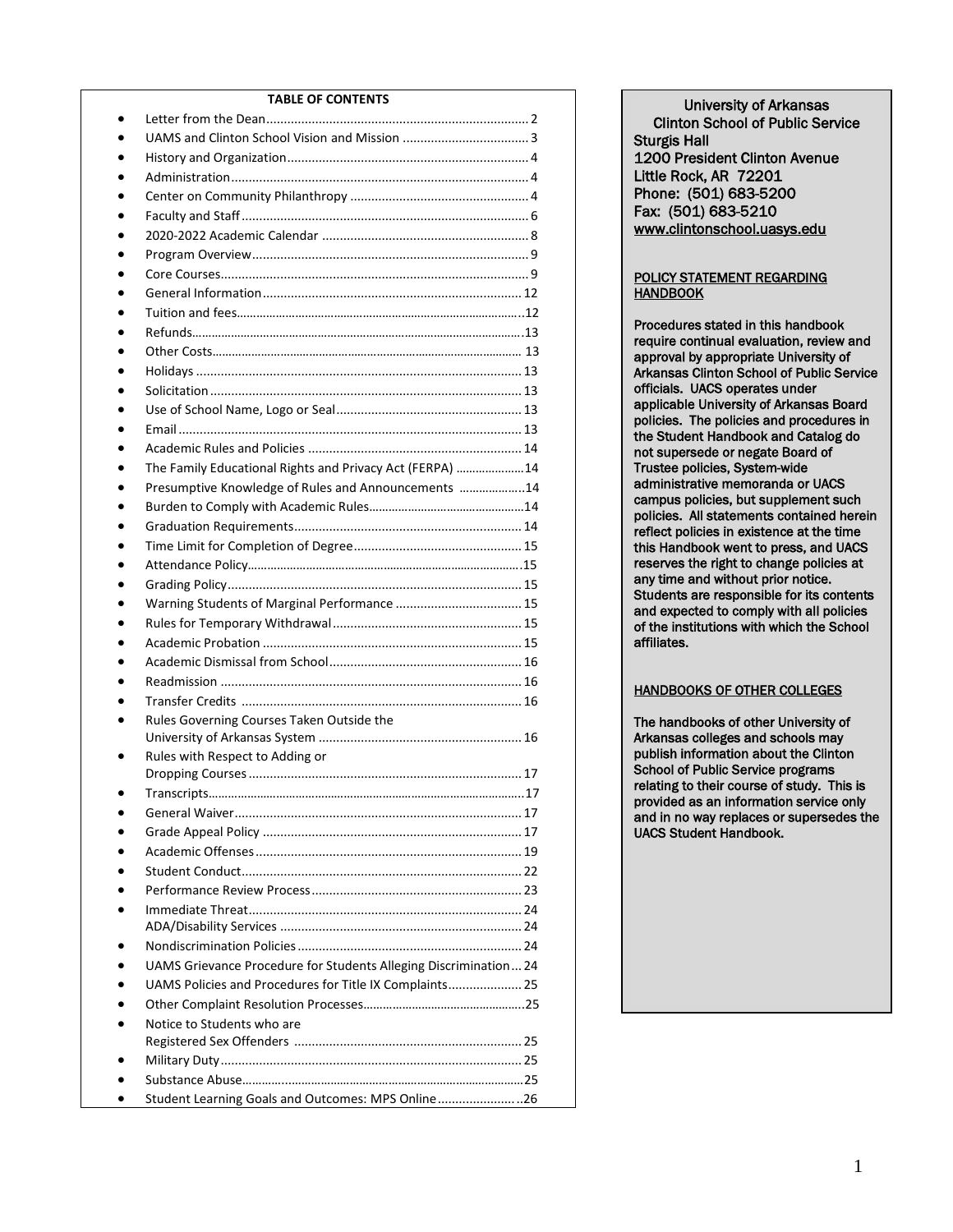# UNIVERSITY OF ARKANSAS **Clinton School of Public Service** February 3, 2021

Dear Class Members:

On behalf of our faculty and staff, welcome to the University of Arkansas Clinton School of Public Service's Online (CSO) program. You are part of a select, impressive, and talented group.

The Clinton School, the seventh university-based program named for a former President, is the only college or university in the world offering an MPS degree. This program, offered through the University of Arkansas for Medical Sciences which is one of our sponsoring institutions, complements our on-site MPS program which enrolled its first class in 2005.

In addition to a strong academic curriculum, your Clinton School experience will be enriched with online access to a series of distinguished visitors and public speakers as well as special programming opportunities.

I hope you will find this handbook helpful. Please look over the faculty and staff list and feel free to contact any of us if you need additional information or have any questions.

Again, congratulations on your admission and I look forward to getting to know you.

All The Best,

Shj. Kuthoft

James L. "Skip" Rutherford III Dean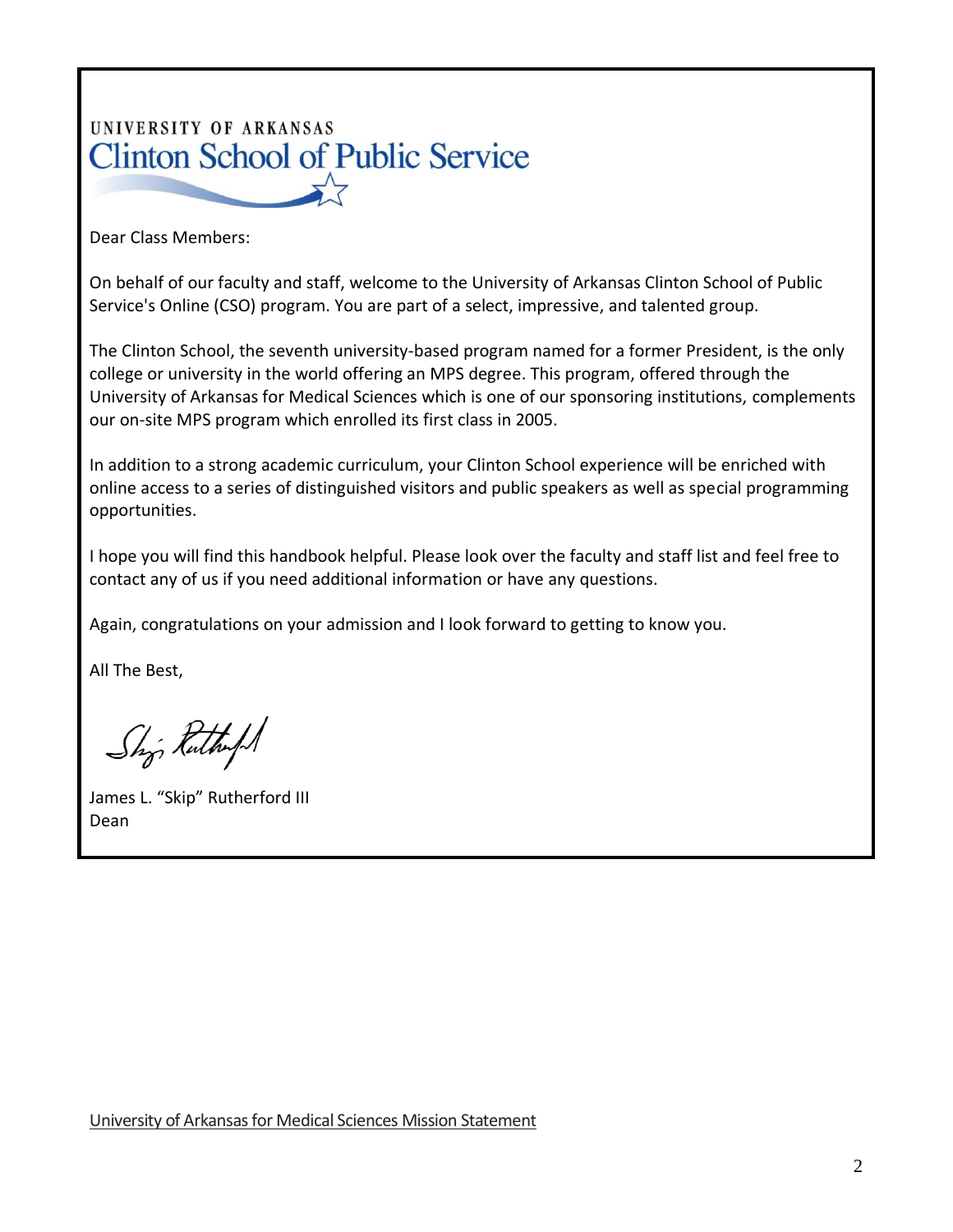The mission of the University of Arkansas for Medical Sciences is to improve the health, health care and well-being of Arkansans and of others in the region, nation and the world by:

- Educating current and future health professionals and the public;
- Providing high-quality, innovative, patient- and family-centered health care and also providing specialty expertise not routinely available in community settings; and
- Advancing knowledge in areas of human health and disease and translating and accelerating discoveries into health improvements.

#### Clinton School of Public Service Vision and Mission Statements

# *Vision of Professional Public Service*

We believe in the right of all individuals, without exclusion, to participate fully and democratically in the social, cultural, economic, and political systems that affect their lives. Therefore, professional public servants must understand, engage, and transform these complex systems to ensure equity, eliminate injustice, and effect positive social change.

We believe in the right of all individuals to reach their full potential and to embody the spirit of democracy. Therefore, public servants must join with those who are marginalized so they are advocates for bettering their own lives and developing their own communities.

We believe in moral leadership that includes integrity, compassion, and a commitment to social justice. Therefore, public servants must listen to and learn from diverse groups, compromise and build alliances, and take strategic and decisive action to advance the common good.

#### *Mission*

The mission of the University of Arkansas Clinton School of Public Service is to educate and prepare professionals in public service who understand, engage, and transform complex social, cultural, economic, and political systems to ensure equity, challenge oppression, and effect positive social change.

We will realize our mission by:

- 1. Operating at the intersection of theory and practice.
- 2. Establishing, nurturing and maintaining a community of students, scholars, and experienced public servants.
- 3. Creating and sustaining partnerships and alliances with public, for-profit, non-profit, philanthropic, and volunteer sectors.
- 4. Systematically evaluating the School's effectiveness in fulfilling its mission.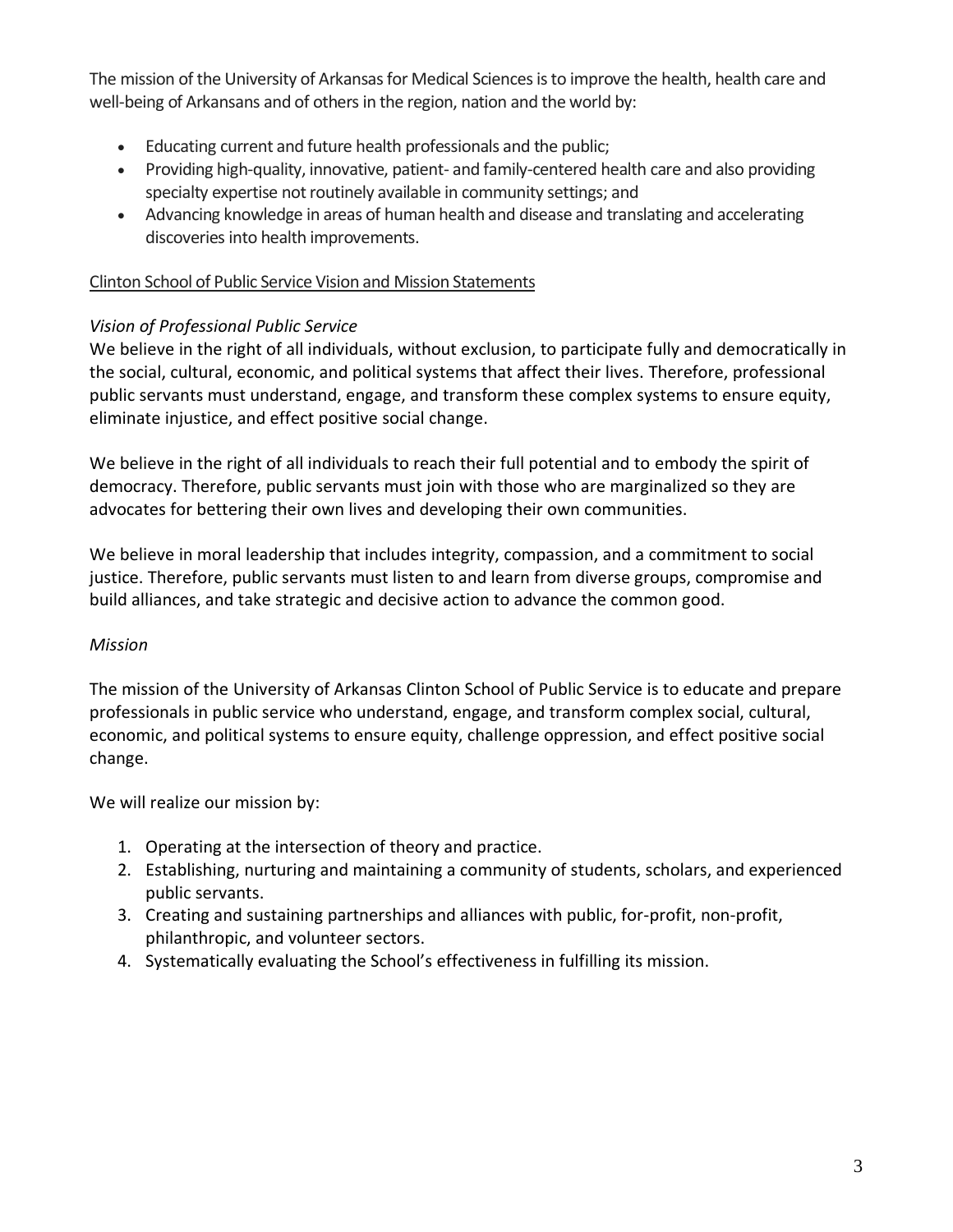#### **History and Organization**

#### **University of Arkansas**

The University of Arkansas was established in Fayetteville in 1871 under provisions of the Federal Land-Grant Act of the same year. The purpose of this act was to provide a public system of higher education for all qualified persons, regardless of their economic or social status. The University of Arkansas remains committed to this policy. Its basic aim is to provide the finest educational opportunities to all students, irrespective of handicaps, sex, race, color, creed or national origin.

Originally named the Arkansas Industrial University, it enrolled its first students in January of 1872 and graduated the first class of five men and four women in 1876. The institution was renamed the University of Arkansas in 1899. In 1879 the University accepted responsibility for academic management and operation of a privately established not-for-profit medical campus in Little Rock; this merged into the University System in 1911 and is now known as the University of Arkansas for Medical Sciences (UAMS). In 1969, Little Rock University joined the UA System, becoming the University of Arkansas at Little Rock (UALR).

The University has grown considerably during the past century. In addition to the UA flagship campus in Fayetteville and the UALR and UAMS campuses, the system now has eight additional campuses: UA at Pine Bluff, UA at Monticello, Phillips Community College of the UA, UA at Fort Smith, Cossatot Community College of the UA, UA Community College at Batesville, UA Community College at Morrilton and UA Community College at Hope. Each of the 11 campuses has its own Chancellor, and the system is administered by a President and Board of Trustees. Because of its land-grant origin, the Division of Agriculture has special identity within the UA System, and the Arkansas Archeological Survey, the Criminal Justice Institute and the Winthrop Rockefeller Institute are special units. The most recent additions to the UA System are the Arkansas School for Mathematics, Sciences and the Arts (Hot Springs) and the Clinton School of Public Service, both added in 2004.

#### **Board of Trustees**

The Board of Trustees is a 10-member body appointed by the Governor, with concurrence of the State Senate, for ten-year terms with one term expiring each year. One member is appointed from each congressional district, the remainder being appointed at-large. The at-large members must be alumni of the University. The Board has constitutional status and exercises those powers and duties prescribed by state statutes.

The Board is the ultimate legal authority within the University. The Board functions primarily as a policy-making body, and all major official acts of the University require Board approval. Official acts include, but are not limited to, the sale or purchase of property, authorization of new building programs, annual operations and maintenance budget, granting of degrees, legislative requests, new degree-granting programs and faculty promotions.

#### **Administration**

The chief administrative officer of each campus generally is the Chancellor, who is responsible to the President of the University of Arkansas System, Dr. Donald R. Bobbitt. Under each Chancellor's leadership, campus affairs are conducted in keeping with general UA policies established through the President and the Board of Trustees.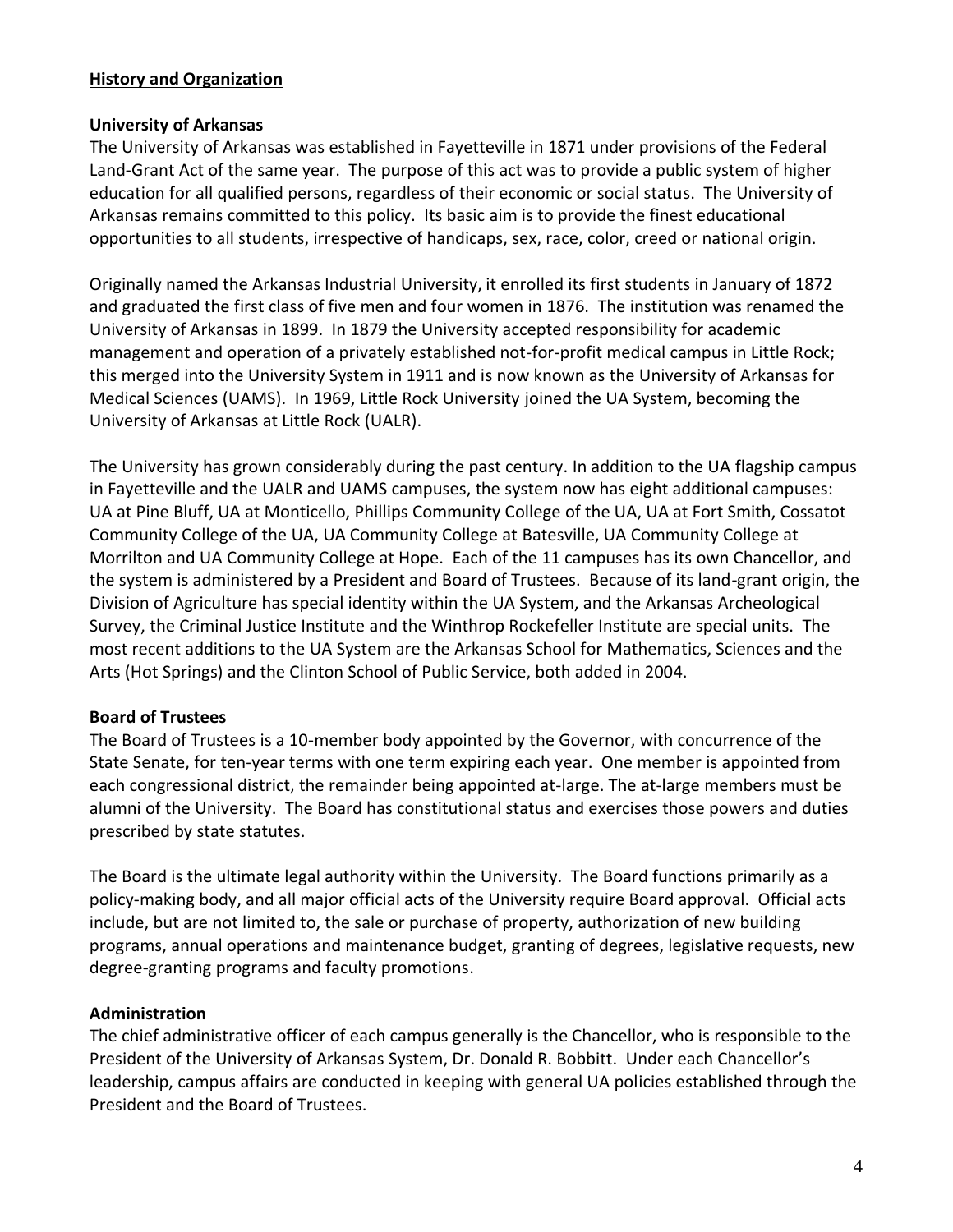Although the Clinton School's degree program operates under a consortium agreement with the UA Fayetteville, UA Little Rock and UAMS, the Dean is appointed by and reports directly to the UA System President, not to the Chancellors of the sponsoring institutions. The governance of the Clinton School therefore is unique within the UA System, and the administrative and academic policies are as spelled out in this Catalog and Handbook.

#### **Clinton School of Public Service Accreditation**

The University of Arkansas Clinton School of Public Service (UACS) was established by the Board of Trustees on January 29, 2004, as a new academic unit within the UA System. It receives its accreditation from the Higher Learning Commission through UA-Fayetteville, UA-Little Rock and UA-Medical Sciences. The concept of a graduate school attached to the William J. Clinton Presidential Center was a part of the plan by President and Secretary Clinton from the outset, and Professor Diane Blair from the University of Arkansas urged that it be a school of "public service" to fit with President Clinton's long-time principles. Then University of Arkansas System President Sugg supported the concept with enthusiasm, and the idea received an initial planning appropriation from the Arkansas General Assembly in 1997. In 2001, an additional grant was received from the Economic Development of Arkansas Fund to continue the planning.

# **UACS Administration**

The chief administrative officer of UACS is Dean James L. "Skip" Rutherford, who is responsible to President Bobbitt and the University Board of Trustees for conducting UACS campus affairs in keeping with state law and general University policy. Dr. Susan A. Hoffpauir serves as Academic Dean.

# **Center on Community Philanthropy**

The creation of the Clinton School provided an opportunity for individuals who are dedicated to lives of public service to view philanthropy as the means by which the resources of communities can be combined in a sense of common cause, of inclusive solutions and of building on a community's assets rather than its deficits.

The Center on Community Philanthropy, under the direction of Dr. Charlotte Williams, focuses on how philanthropy can unleash and expand the enormous individual, private and public assets that dwell in communities. It explores innovative behaviors and traditions of giving, raising to greater leadership and sustainable development. By virtue of its location in a new and highly visible graduate school of public service, it is uniquely positioned to concentrate on philanthropy as citizenship by exploring, researching, documenting and teaching non-traditional, culturally-appropriate philanthropic practices and sharing philanthropic traditions from across the world.

# **Public Programs**

UACS sponsors academic conferences, public policy discussions and special events for the general public. UACS cooperates with the Clinton Presidential Center to bring internationally prominent leaders to Arkansas as participants in these programming initiatives. The School serves as a meeting place for scholars and practitioners in discussing complex and challenging social concerns and engages community participants in the development of innovative solutions. Public programs are live-streamed and recorded. They're available on the UACS website at http://www.clintonschoolspeakers.com/.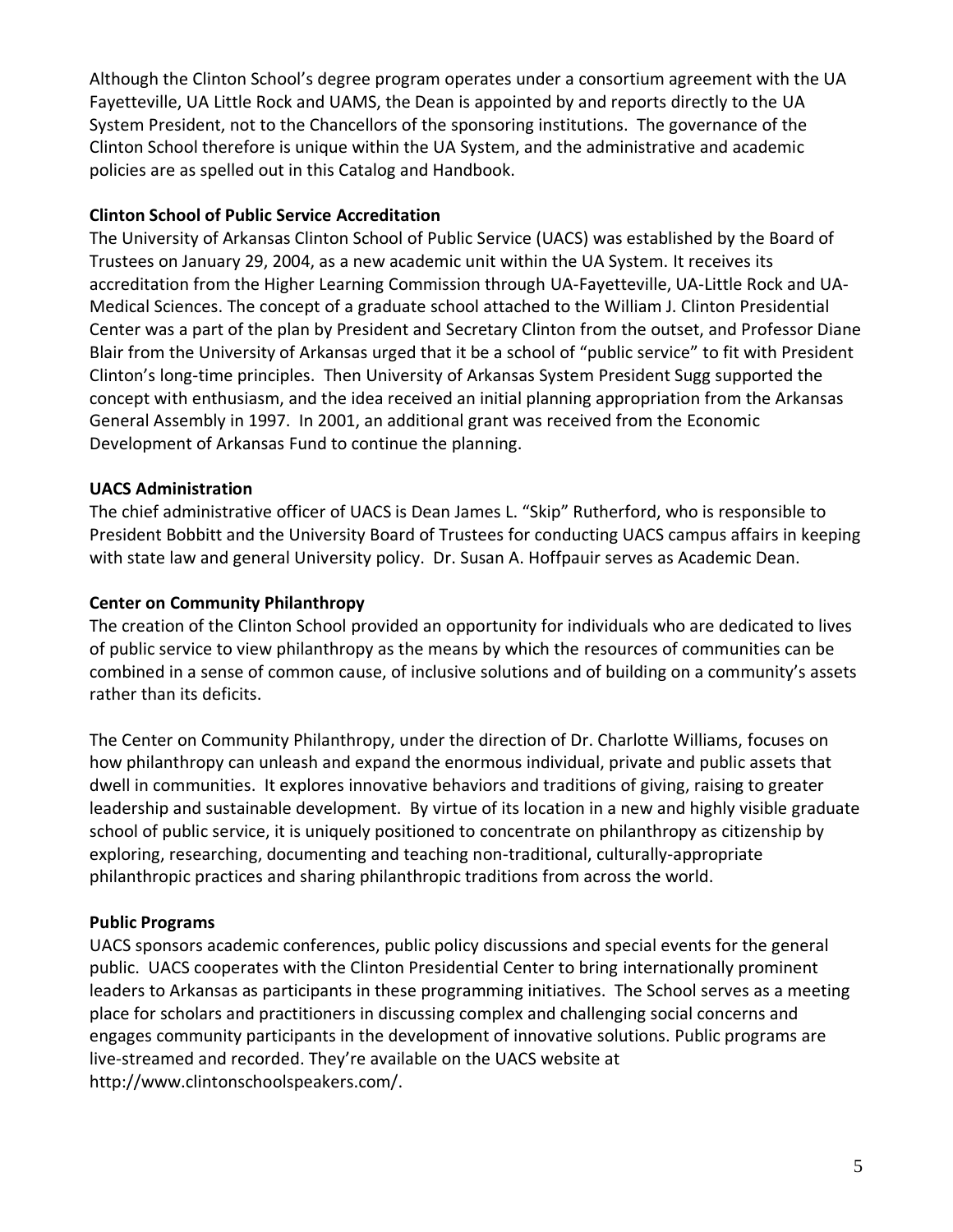#### **FACULTY AND STAFF**

**Faculty Susan A. Hoffpauir, Ph.D.** Interim Dean Professor of Social Work and Academic Dean

**Al Bavon, Ph.D.** Professor of Public Administration

**Nichola Driver, Ph.D.** Assistant Professor of Sociology Director of the Office of Community Engagement

**Chul Park, Ph.D.** Assistant Professor of Public Administration

**Robert Richards, J.D., Ph.D.** Assistant Professor of Communication

**Charlotte Williams, Dr.PH,**  Associate Professor of Public Health Director of the Center on Community Philanthropy

**Affiliated Faculty Malcolm Glover, PhD**

**Barb L'Eplattenier, PhD**

**STAFF Nikolai DiPippa** Director of Public Programs and Strategic Partnerships

**Clinton Everhart, EdD** UAMS Associate Provost of Enrollment Services and University Registrar

**Annette Gary** Project Coordinator, Office of the Dean

**Charlotte Gass** UAMS Associate University Registrar and Veteran Affairs Coordinator

**Pattie Hamilton** UAMS Registrar for Enrollment and Registration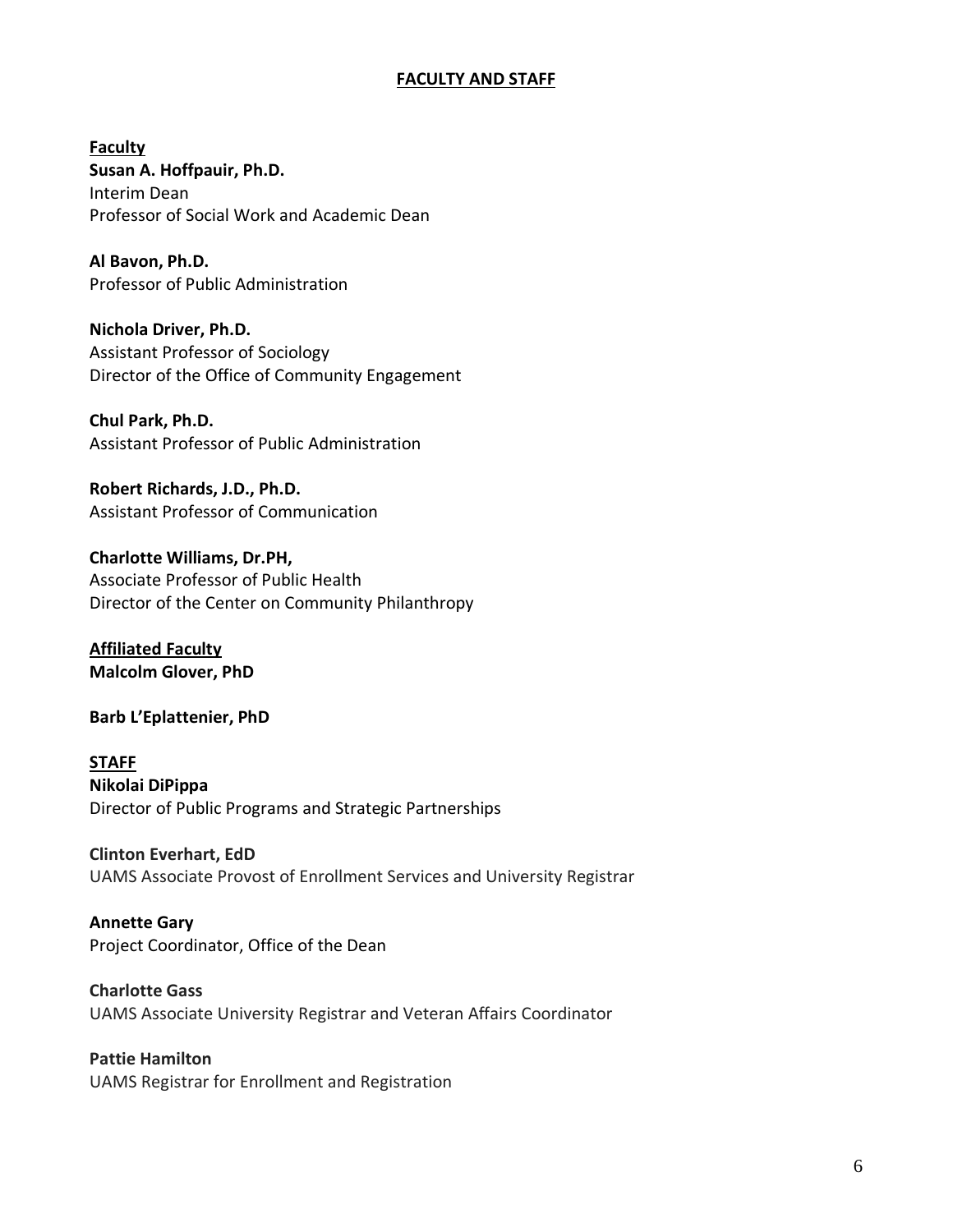**Tiffany Jacob** Director of International Programs and Outreach

**Alisha McReynolds** UAMS Director of Student Financial Services

**Patrick Newton** Director of Marketing and Communications

**Steve Person** Director of Technology

**Leaundra Sanders** Senior Administration Director and Fiscal Support

**Jeanne Stovall** Registrar

**Alex Thomas** Director of Enrollment and Alumni Services

**Hilary Trudell** Director of Local Programs and Regional Outreach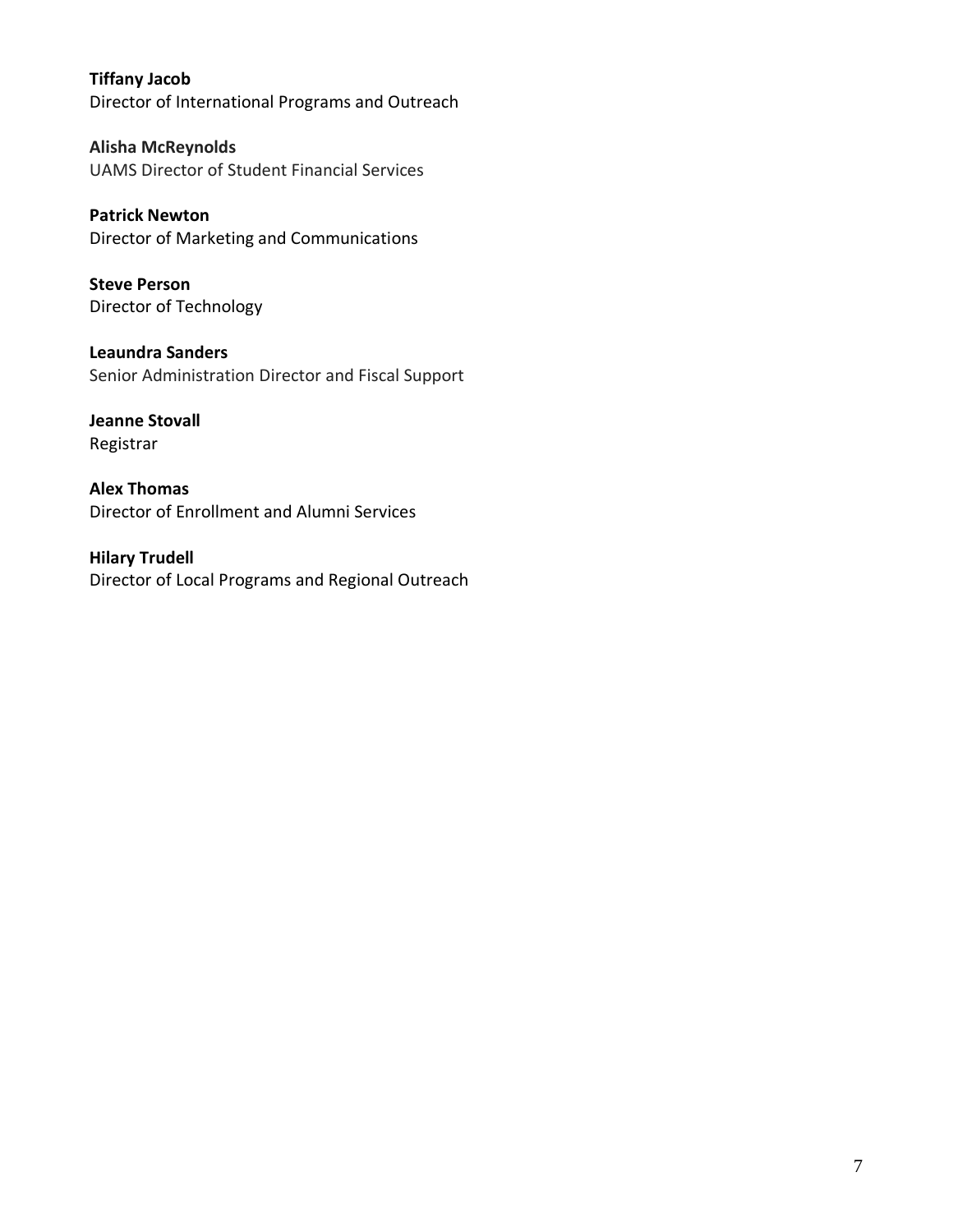# **CSO ACADEMIC CALENDAR 2021 – 2022**

|                                                              | <b>Schedule</b>                                       | <b>Course/Faculty</b>                                                                                                                                       | <b>Credit</b><br>hours |
|--------------------------------------------------------------|-------------------------------------------------------|-------------------------------------------------------------------------------------------------------------------------------------------------------------|------------------------|
| First Term<br>March 1, 2021 - August 22                      | First course<br>March 1 - April 25                    | CSPS 7324 - Foundations of Public Service<br>Instructor - Dr. Hoffpauir                                                                                     | 3                      |
|                                                              | Second course<br>April 26 - June 20                   | CSPS 7303 - Communication Processes<br>and Social (Ex)Change<br>Instructor - Dr. Richards                                                                   | 3                      |
|                                                              | Third course<br>June 21 - August 15                   | CSPS 7335 - Field Research Methods<br>Instructor - Dr. Park                                                                                                 | 3                      |
| <b>Break August 16</b>                                       | $-$ Aug 22                                            |                                                                                                                                                             |                        |
| Second Term<br>August 24, 2021 - February<br>28, 2022        | Fourth course<br>August 23 - October 17               | CSPS 7315 - Data Analysis<br>Instructor - Dr. Park                                                                                                          | 3                      |
|                                                              | Fifth course<br>October 18 - December 12              | CSPS 7323 - Leadership in Public Service<br>Instructor - Dr. Glover                                                                                         | 3                      |
| Break Dec. 13, 2021-                                         | Jan. 2, 2022                                          |                                                                                                                                                             |                        |
|                                                              | Sixth course<br>January 3 - February 27,<br>2022      | CSPS 7333 - Program Planning and<br>Development<br>Instructor - Dr. Bavon                                                                                   | 3                      |
| <b>Third Term</b><br>March 1, 2022 - August 15,<br>2022      | Seventh course<br>February 28 - April 24              | CSPS 7334 - Program Evaluation<br>Instructor - Dr. Park                                                                                                     | 3                      |
|                                                              | Eighth course<br>April 25 - June 19                   | Elective<br>CSPS 7325 - Legal and Ethical Issues in<br>Public Service - Dr. Richards<br>CSPS 7326 - Grant Writing for Public<br>Service - Dr. L'Eplattenier | 3                      |
|                                                              | Ninth course                                          | CSPS 7314 - Advocacy in Public Service -                                                                                                                    |                        |
|                                                              | June 20 - August 14                                   | Prof. Trudell                                                                                                                                               | 3                      |
| Break August 15 -<br>August 21                               |                                                       |                                                                                                                                                             |                        |
| <b>Fourth Term</b><br>August 23, 2022 - February<br>27, 2023 | Tenth course<br>August 22 - October 16                | 7326 - Philanthropy Leadership and the<br>Non-profit Sector - Instructor - Dr.<br>Williams                                                                  | 3                      |
|                                                              | Eleventh course<br>October 17 - December 11           | 7322 - Capstone Proposal - Faculty                                                                                                                          | 3                      |
|                                                              | Twelfth course<br>Dec 12, 2022 - February 26,<br>2023 | CSPS 7320 - Capstone - Faculty                                                                                                                              | 3                      |
| <b>Break December 19</b>                                     | $-$ January 1, 2023                                   |                                                                                                                                                             |                        |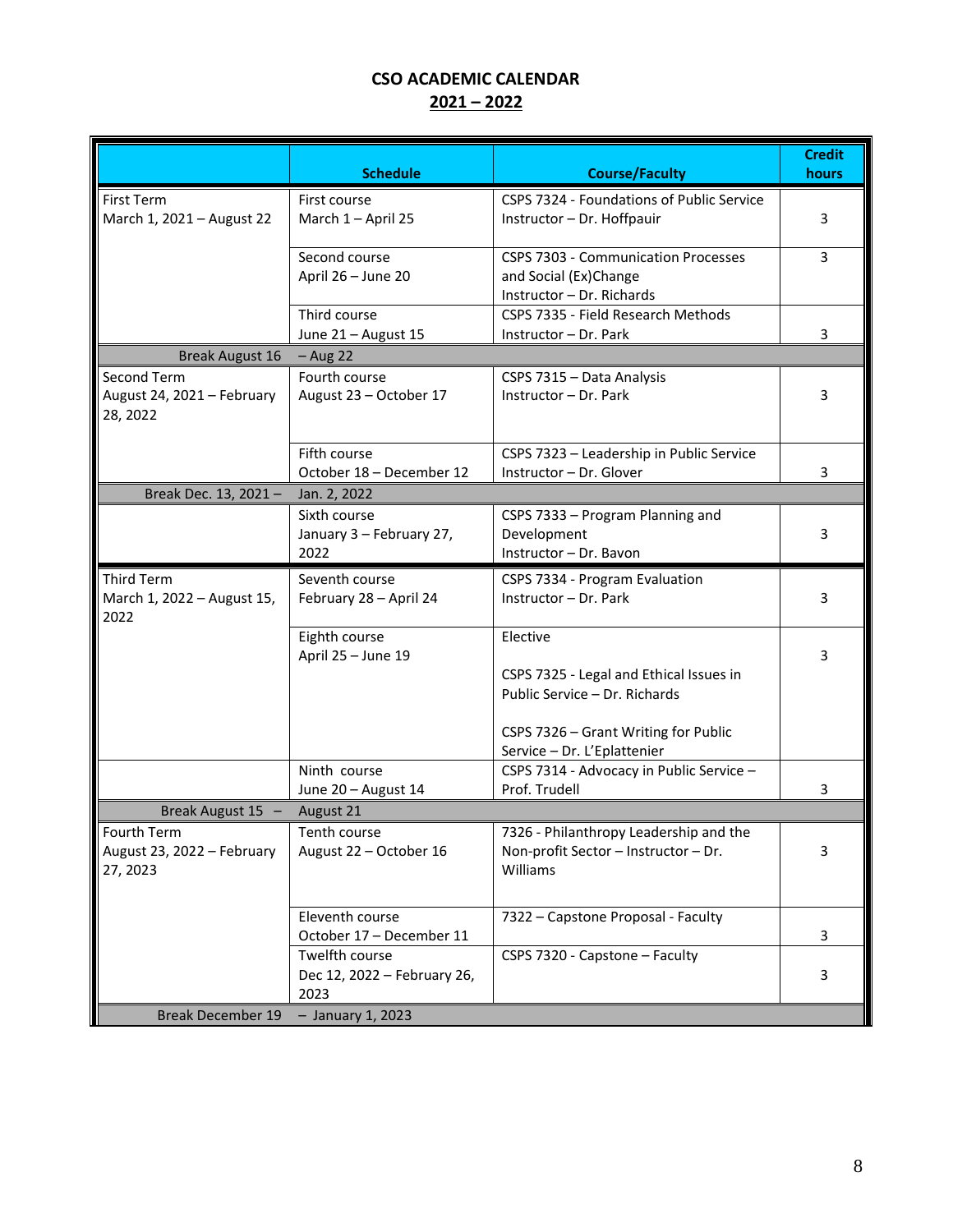#### **Program Overview**

#### **Online Master of Public Service**

The program is designed as a terminal degree for professional practice. The 100% online degree requires 36 credit hours for graduation. Students are required to complete the entire online curriculum within 5 years of first enrolling.

Students are limited to two (2) attempts on all courses.

# **Core Courses**

#### **CSPS 7323 - Foundations of Public Service (3 credit hours)**

This course covers the history, contexts and practices of public service. Students will define public service in a global context and reflect on their past and future roles as public servants. The course will explore the various roles public servants play and the various contexts in which they practice public service.

#### **CSPS 7303 Communication and Social (Ex)Change (3 credit hours)**

Being an effective public service professional requires having the knowledge and skills to act in situations in positive and productive ways that allow for authentic participation by those who may be affected by policies, processes and actions. This course focuses on the constitutive nature of communication to create and maintain equitable social worlds. Students will explore various theories of democracy, civic participation, and public issue and policy formation, analyze case studies to understand the complexities of creating and maintaining equitable social worlds, and engage in exercises to develop effective facilitation skills.

#### **CSPS 7335 - Field Research in Public Service (3 credit hours)**

This course introduces students to the concepts and principles of field research. Topics include the key components of collaborative field research, ethics in field research, developing a research focus and research question, conducting a literature review, gathering data and data management, and analyzing data and reporting.

# **CSPS 7315 – Data Analysis (3 credit hours)**

This course provides an overview of statistical methods and hands-on application of statistical tools to managerial decision-making in public service. Understanding statistical analysis and being able to work with data are important competencies of professionalism in public service. Prerequisite: CSPS 7334 - Field Research in Public Service.

#### **CSPS 7323 Leadership in Public Service**

Leadership in public service requires strong interpersonal skills, both to direct an organization effectively and to work successfully with other individuals/organizations in the public, private and non-governmental sectors. This course provides the foundation of theory and practice of administrative leadership. It is designed to increase students' knowledge of leadership concepts and best practices, provide opportunities and experiences that improve leadership skills and techniques, and enhance capabilities in organizational management.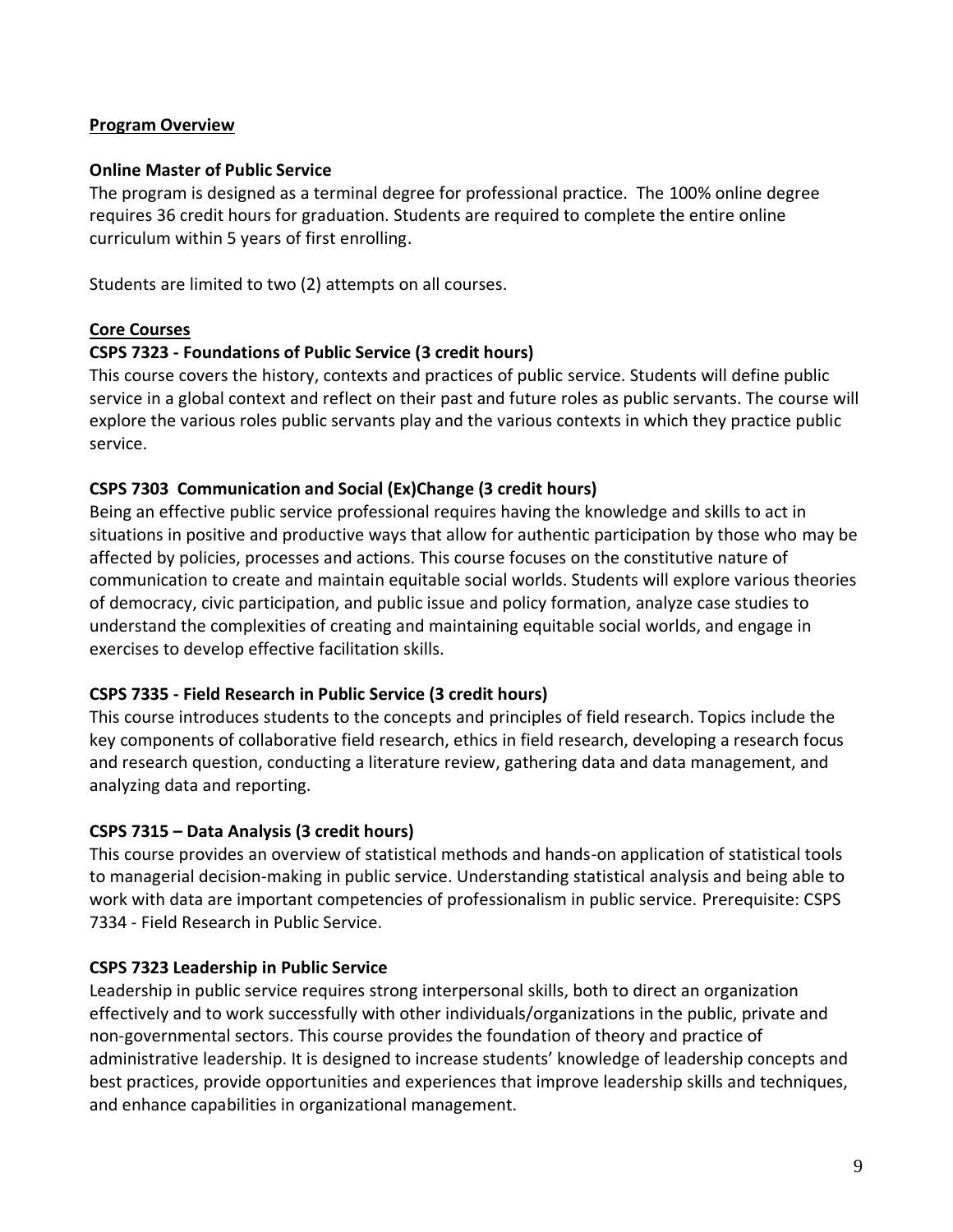#### **CSPS 7333 - Program Planning and Development (3 credit hours)**

This course provides students with the analytical tools to enhance their skills and competencies to effectively diagnose problems and formulate solutions within organizations and communities. Emphasis will be placed on models, theories, methods and processes used to systematically plan public service interventions that contribute to the wellbeing of communities and organizations. Topics covered include identifying and assessing needs and assets, setting goals and objectives, researching best practices, developing a feasible and sustainable plan for change, and assessing how well the plan is likely to effect the change envisioned. Underlying values of social justice and collaborative problem-solving provide a benchmark for discussions on these topics. Prerequisite: CSPS 7334 - Field Research in Public Service.

**CSPS 7334 - Seminar in Program Evaluation (3 credit hours)** This course builds on the skills students gain in Program Planning and Development and Field Research in Public Service. The primary objective is for students to learn and apply tools that are frequently used to determine whether public policies and programs at local, national and international levels are achieving their intended objectives. In this course, students learn how to use appropriate research methods to evaluate public and not-for-profit programs and entities (e.g., non-profit organizations, foundations, NGO's), how to develop strategies for doing evaluation, and how to manage evaluation projects. Prerequisite: CSPS 7333 - Program Planning and Development

# **CSPS 7310 – Philanthropy Leadership and the Non-profit Sector (3 credit hours)**

Philanthropic intuitions often aim giving toward major societal issues including environmental justice, quality education, race relations, immigration, health care and public health with the goal of helping individuals and communities in need. More foundations are widening their focus from just meeting needs to building sustainable local change. This course will explore community philanthropy as the giving and sharing from within communities that is characteristic of positive change and lasting development. It will examine the principles, standards and practices of community philanthropy and study the leadership role of foundations and nonprofit organizations in creating social change.

# **CSPS 7310 – Advocacy in Public Service (3 credit hours)**

This course examines the role of public discourse in constituting (molding, shaping, and even distorting) publics, public decisions, and ultimately public life. Specifically, it considers persuasion (human communication designed to influence the autonomous judgments and actions of others) and advocacy (the use of propositions, evidence, reasons, and the general rhetorical strategies to promote and advance one's public or civic interests) and their influence on democratic processes and public policy.

# **CSPS 7322 – Capstone Proposal (3 hours) CPSP 7320 (prerequisite - a grade of at least a C in all core courses)**

In this course students plan and develop their Capstone project which they implement in the CSPS 7321 Capstone course. The completed Capstone project demonstrates students can: apply the knowledge, skills, and values from the UACS program to a real world problem or challenge; engage with complex systems; produce a paper or a deliverable that exemplifies, in its product, the knowledge, skills and values of the UACS curriculum.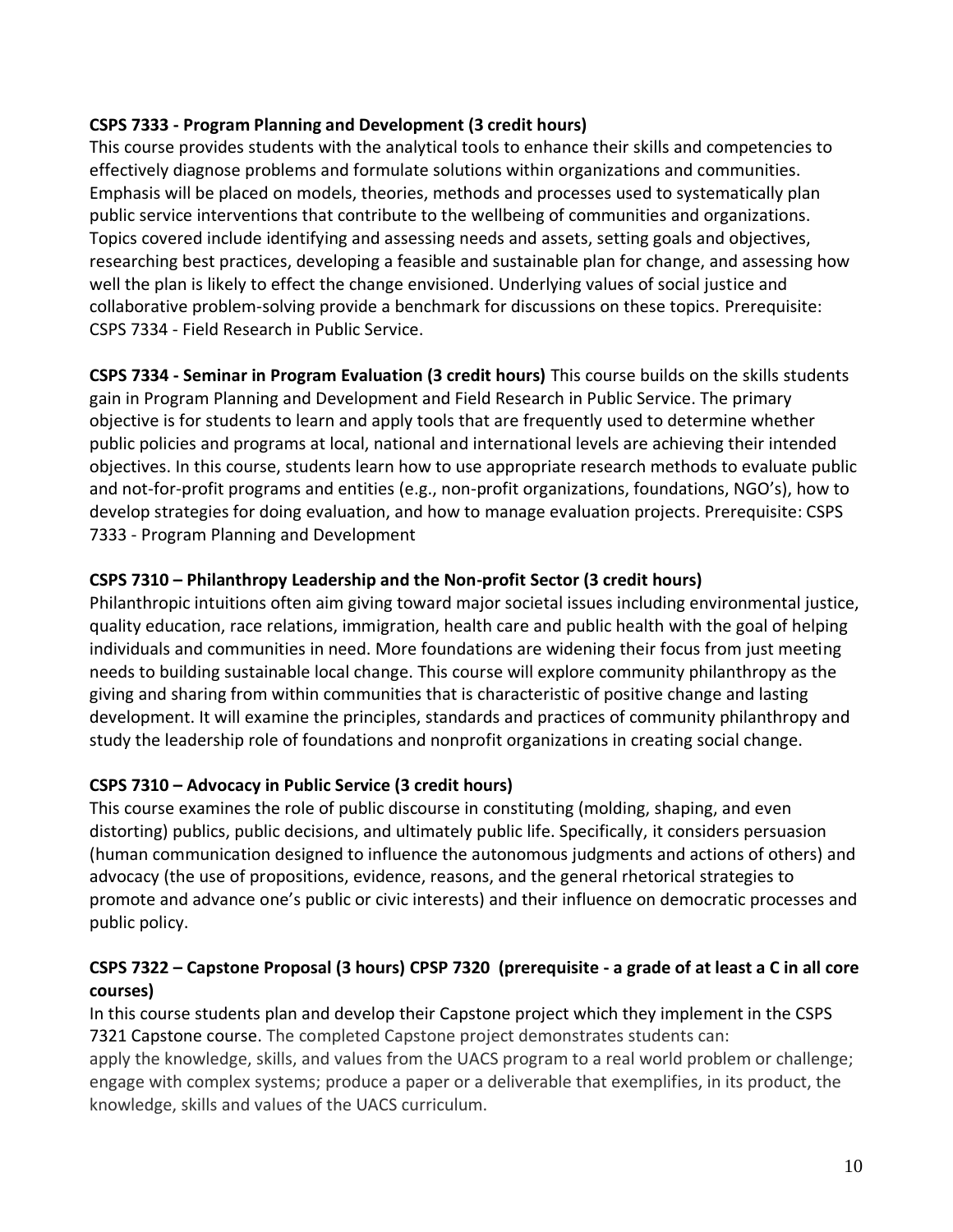# **CSPS 7321** – **Capstone (3 hours) (prerequisite - a grade of at least a C in CSPS 7322 – Capstone Proposal)**

#### **Note: If a student has an incomplete in a core course before Capstone enrollment, her or his enrollment in CPSP 7320 may be delayed until the course work is complete and the student has received a passing grade.**

The Capstone is the culminating field course, designed to provide students an opportunity to demonstrate their expertise. The Capstone employs an independent study format primarily overseen by a UACS faculty advisor. Through the Capstone students: (1) apply the knowledge, skills, and values from the UACS program in a sophisticated way to a real world problem or challenge; (2) understand, engage, and seek to transform complex systems; and (3) produce a deliverable that meets an identified community need and exemplifies, in its product, the knowledge, skills and values of the UACS curriculum. Students have three (3) semesters to complete Capstone once they enroll in the course.

#### **Rules Governing Capstone Work**

# **1. Required Contact Hours**

Students are required to complete a minimum of 250 contact hours on a capstone project. Students can begin counting hours after their Capstone Topic had been approved during CSPS 7322 – Capstone Proposal. 250 hours is the minimum requirement and most capstone projects will require more than the minimum for completion. Contact hours include all work on your Capstone such as meeting with the organization/partner, conducting the literature review, writing your proposal, implementing your project and writing your final paper/working on your deliverables.

- 2. Any incompletes in core courses must be resolved before enrolling in the capstone course.
- 3. If a student withdraws or receives a failing grade on the Capstone, he/she must reenroll at his/her own expense.
- 4. If a student has to reenroll in the capstone course, she or he may be required to find a new capstone project .
- 5. Capstone work must align with the Fair Labor Standards Act.
- 6. UACS does not generally support students traveling to countries under a Travel Warning Level 3 as determined by the Centers for Disease Control (CDC) or that are under a level 3 or level 4 Travel Advisory level as determined by the U.S. Department of State. This includes countries that are under a level 1 or level 2 Travel Advisory but have states, regions, cities, towns, or areas within the country that are under a level 3 (reconsider travel) or level 4 (do not travel) advisory. Travel to a level 1 or level 2 country with embedded level 3 and level 4 advisories will be approved if the student agrees not to travel to those areas within the country that are under a level 3 or level 4 advisory.
- 7. The Clinton School does not assume responsibility for any costs associated with not having adequate health or accident insurance.
- 8. The Clinton School does not assume responsibility for any injuries suffered or sustained by students while students are in transit to/from or working on their Capstone projects.
- 9. Students are responsible for ensuring that they do not complete any project work where Institutional Review Board (IRB) approval is needed until that approval is received.
- 10. The project supervisor(s) and the UACS Director of Communications must approve all information released to any media outlets about any field projects.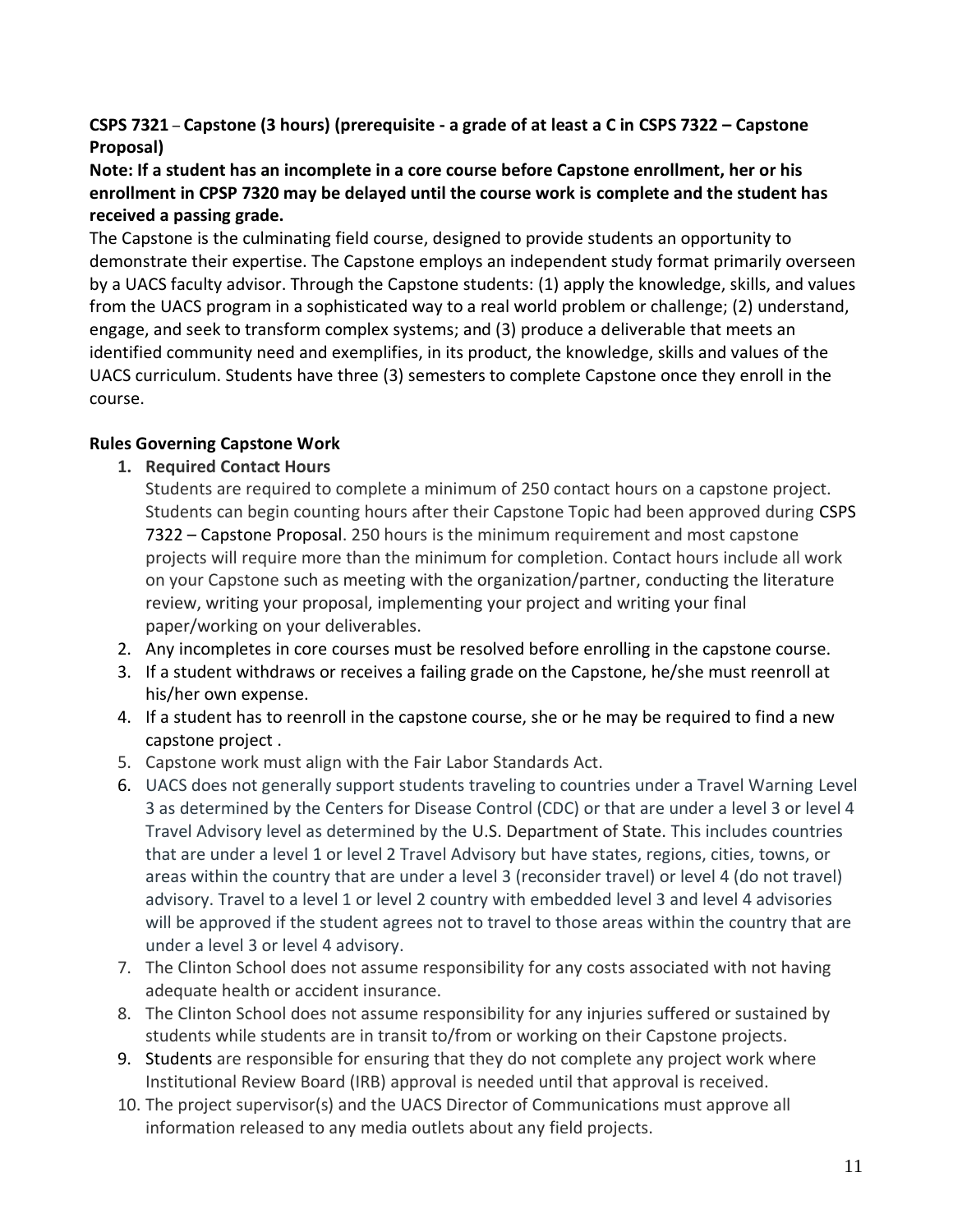- 11. An individual student cannot distribute their Capstone work results unless the field project supervisor, the faculty advisor, and any co-authors approve that distribution.
- 12. In the case where a Capstone project involves working within an existing research study or program, publication of results, including manuscript authorship, will follow the established protocol of the research program.
- 13. Any exception to these rules must be approved by the student's capstone advisor and the Academic Dean.

#### **Electives (3 hours)**

The student's faculty advisor will work with the student to choose elective courses that are of interest to the student and that will be appropriate for the student's future career.

#### **Currently offered electives**

# **CSPS 7301 – Ethical and Legal Dimensions of Public Service (3 credit hours)**

Ethical and legal considerations shape every aspect of effective public service. This course will provide an overview of the primary ethical principles and legal concepts that guide difficult decisions in the public realm. Traditional academic study of ethical and legal theory will be combined with practical approaches to problem solving. Students will explore issues of economic, political, and social justice through case studies of current issues. Students will construct cases that are relevant to their own fields and present them to the class, identifying ethical and legal constraints on decision-making and implementation.

# **CSPS 7326 – Grant Writing for Public Service**

The purpose of the Grant Writing course is to help you learn to find, research, write, and win a grant. In this course you will write at least one complete grant that is ready to be mailed out. The skills this course focuses on are finding, analyzing, and understanding multiple types of grants and researching and gathering information on funders, programs, and clients. In order to produce a well‐written grants you must be able to rhetorically analyze and develop each section of a grant, create and construct a persuasive argument, write and revise sections of your grant, write correctly on a sentence level, and proofread and copy edit your grant.

#### **General Information**

#### **Enrollment**

The CSO students are administratively enrolled in coursework by academic term through the UAMS Office of the University Registrar in GUS.

# **Tuition and Fees**

Tuition for the MPS online program is \$850 per credit hour. Students pay tuition for three courses at a time four times over the course of the program – at the beginning of the first course, at the beginning of the fourth course, at the beginning of the seventh course, and at the beginning of the tenth course.

#### **Student Emergency Loan Policy**

[Student emergency loans](https://studentfinancialservices.uams.edu/awards-division/emergency-loans/) are available through UAMS to assist students faced with an unexpected financial need. The policy outlines basic procedures that will govern the distribution of emergency loans. Funds are limited and made available to students in emergencies resulting from either extenuating circumstances or to help meet unforeseen educational expenses. Eviction notices, utility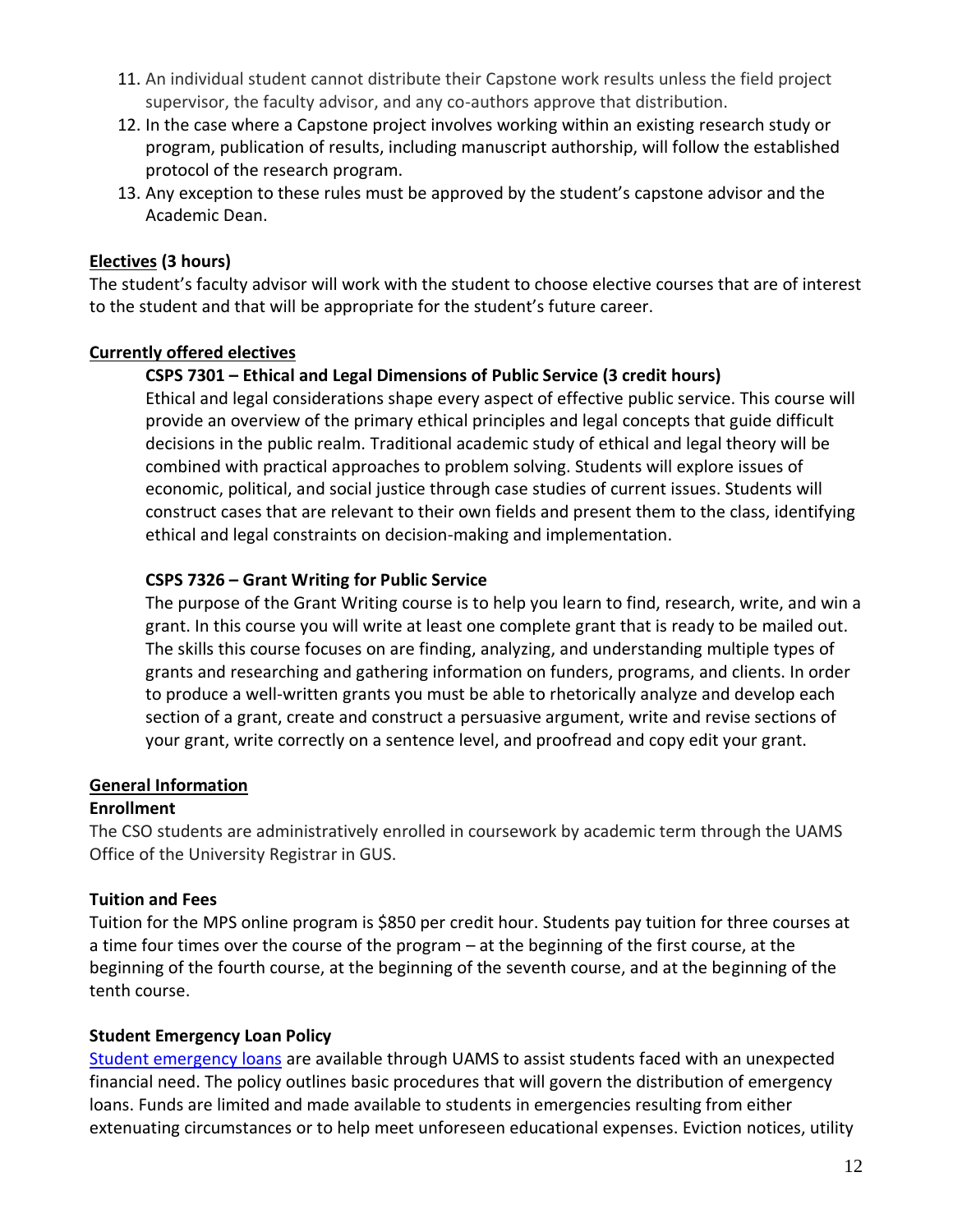shut off notices, medical emergencies, death in the family and unanticipated education expenses are some examples meriting an emergency loan.

Students must meet the requirements to apply for a UAMS Student Emergency Loan. Students applying must have their College Dean or Associate Dean (or designee) sign the Student Emergency Loan Application and Contract prior to submitting the paperwork to the Student Financial Services (SFS) Financial Aid Office. The SFS Financial Aid Office is responsible for approving/denying emergency loan applications. The approved application will be forwarded to the Student Financial Manager to schedule a debt counseling session prior to notifying the SFS Bursar's Office. The SFS Bursar's Office is responsible for issuing funds and monitoring the repayment of all emergency loans. For more information go to [https://studentfinancialservices.uams.edu/awards-division/emergency](https://studentfinancialservices.uams.edu/awards-division/emergency-loans/)[loans/.](https://studentfinancialservices.uams.edu/awards-division/emergency-loans/)

# **Refunds**

CSO program fees include a one-time technology fee of \$500 and a one-time programming fee of \$2500. All program fees are paid at the beginning of the first course in the program.

Students who withdraw 5 days from the first day of class for the first course receive a 100% refund of tuition and fees and if they withdraw 10 days from the first day of class for the first course they receive a 50% refund of tuition and fees. Students who withdraw 5 days from the first day of class for the fourth, seventh and tenth course receive a 100% refund of tuition but no refund of fees and if they withdraw 10 days from the first day of class for the fourth, seventh and tenth course they receive a 50% refund of tuition but no refund of fees.

# Petition for a **Refund** [of Tuition and Fees](https://www.uams.edu/google-search/?q=tuition+refund)

Students who experience extraordinary extenuating circumstances during a term and who officially withdraw from UAMS after the refund period may submit a petition for a partial refund which, if approved, will be prorated according to the date of the official withdrawal. Students who withdraw after the University's official refund period will not receive a full (100%) refund by petitioning.

# **Other Costs**

Other costs of the program include books and course materials. These generally run between \$100 - \$250 per course.

# **Scholarships and Fellowships**

Based on available funding each year, students are periodically sent information about scholarship and fellowship opportunities. Eligibility requirements and application instructions are included in these announcements.

# **Holidays**

Due to the online nature of the CSO program, no holidays are observed. However, there is a oneweek break after the third and ninth course and a winter break each year.

# **Solicitation**

Students and student groups are not allowed to use UACS facilities nor their Clinton School email account for the solicitation of political party membership, for the support or opposition of a political candidate, for the raising of money for projects not connected with a UACS activity or for the conduct of private business.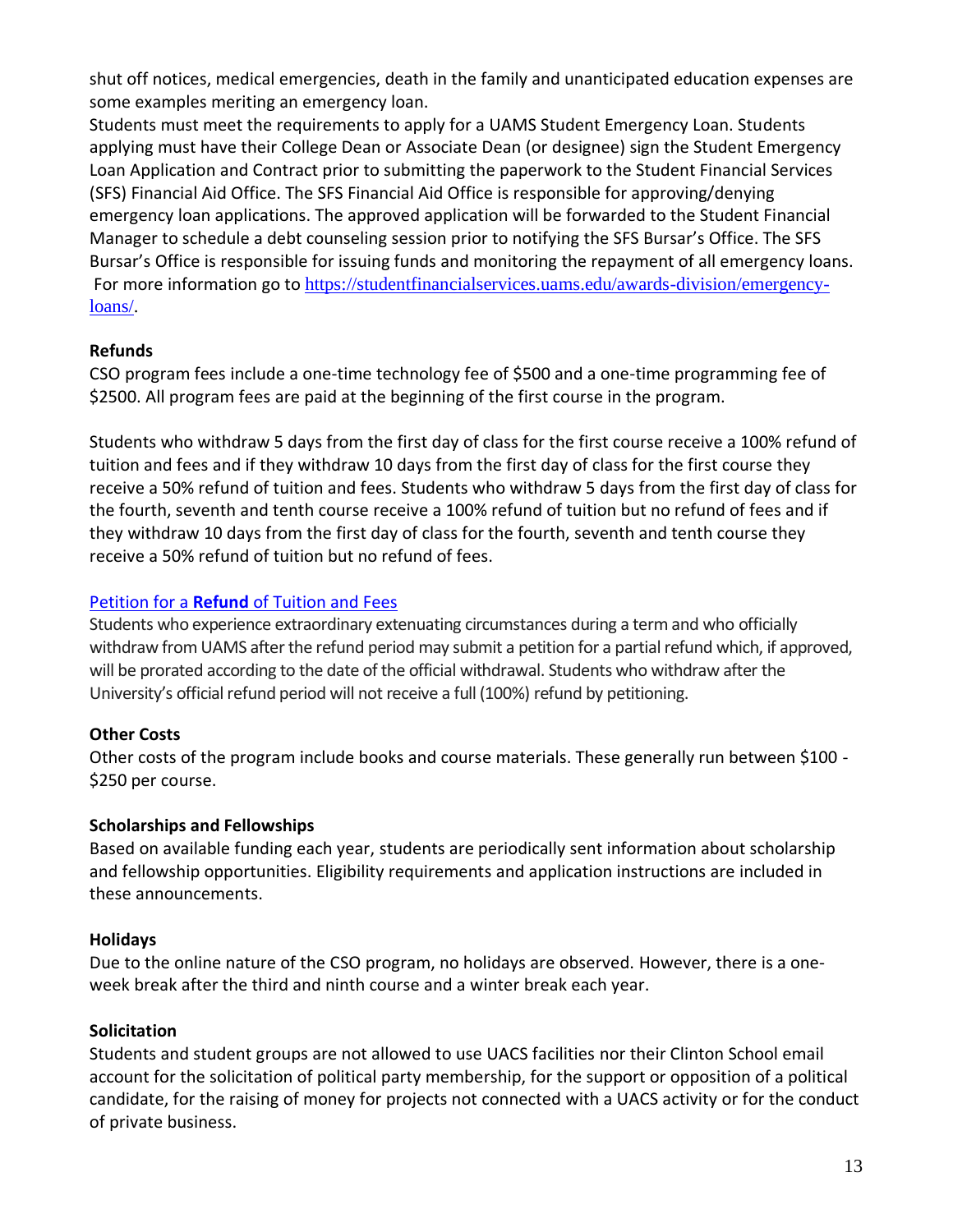# **Use of School Name, Logo or Seal**

The name of the University of Arkansas Clinton School of Public Service and University of Arkansas for Medical Sciences are used in many contexts and for a wide range of purposes. It is important to the institution that the use of the name "University of Arkansas Clinton School of Public Service", "Clinton School of Public Service", "Clinton School", "University of Arkansas for Medical Sciences", and "UAMS" be limited to activities which are, in fact, activities of the school. As a consequence of legal considerations, use of the School Logo and School Seal are restricted to specific official departments and agencies of UACS and UAMS respectively.

#### **Email**

Your UACS e-mail account is the mode of communication that will be used to contact you. Also note that you have a UAMS email account that UAMS uses to communicate important information about student accounts, etc. We encourage you to forward your UAMS email to your Clinton School account to ensure you don't miss important information or notifications. It is your responsibility to manage your UAMS account and to check your UACS e-mail account regularly for official information.

UACS e-mail accounts for graduated students remain active 60 days following graduation. Graduated students will be notified before their UACS email account is disabled, allowing sufficient time for the user to secure an alternate email account. Your UAMS email will become inactive after 90 days if you don't use it. When used regularly UAMS email accounts remain active for approximately four to six weeks following graduation.

# **Academic Rules and Policies**

# **[The Family Educational Rights and Privacy Act \(FERPA\)](https://registrar.uams.edu/ferpa/)**

Information on Clinton School FERPA policies and procedures are available through the link above or by copying and pasting the following URL into a web browser: https://registrar.uams.edu/ferpa/

#### **Presumptive Knowledge of Rules and Announcements**

- 1. A student is presumed to know all of the academic rules and all other requirements and rules of UACS.
- 2. A student is under an obligation to read regularly the notices posted on the UACS website or sent to the student's UACS email account. Students will be presumed to have knowledge of any matter announced by any of the above methods.

#### **Burden to Comply with Academic Rules**

- 1. The burden is on the student to demonstrate compliance with all requirements.
- 2. A student is responsible for keeping track of the student's own academic progress

#### **Graduation Requirements**

- 1. A student admitted to the CSO program must successfully complete courses totaling 36 hours, with an overall grade point average of 3.00 or better, in order to receive the MPS degree.
- 2. A student must receive a grade of "C" or better in all core courses.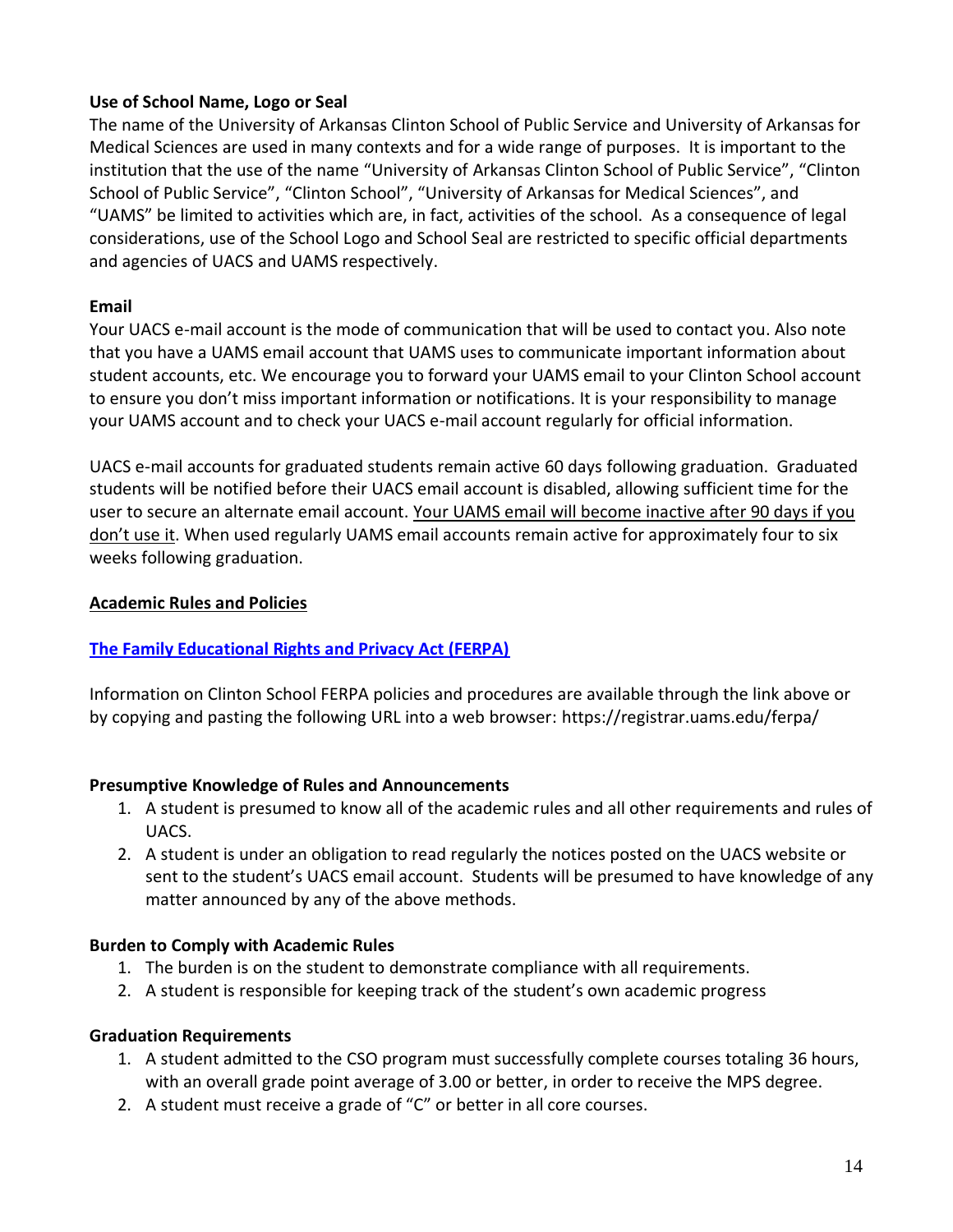#### **Time Limit for Completion of Degree**

- 1. Students must complete all degree requirements within five years of the date they originally registered as a student. If at the end of five years the student's cumulative GPA is above 3.0 **and** she or he has enrolled in Capstone and only needs to complete Capstone to complete the MPS requirements, she or he may be allotted one additional eight-week semester to finish with the approval of the Capstone advisor and Associate Dean.
- 2. Students who are readmitted to UACS and begin their MPS studies anew pursuant to the rules covering readmission (see "Readmission" below) must complete their degree requirements within four years of the date of their readmission.

#### **Attendance Policy**

Students are expected to actively engage in their education by signing into Blackboard courses, participating in class activities and completing class assignments. Faculty will monitor their students' active participation. It is the responsibility of the faculty to report any student who has not attended or actively participated in learning activities for a period of one week to the Associate Dean for Academic Affairs who will attempt to contact the student to learn the reason for his/her lack of participation. If a satisfactory reason is not presented and the student does not actively engage in learning activities in the class during that time frame, the student will be administratively dropped from the class and administratively withdrawn from UAMS and the Clinton School.

# **Grading Policy**

- 1. The numerical value of each letter grade per hour credit for purposes of computing grade point average (GPA) is as follows: A=4.00, B=3.00, C=2.00, D=1.00, F=0.00. The lowest passing grade in core and elective courses taken at UACS is a C. The lowest passing grade for courses transferred from other institutions is a B.
- 2. A mark of "I" (incomplete) in UACS courses must be completed within 90 calendar days from the date grades are posted or the grade becomes an F. For elective courses taken on the consortium University campuses, their rules apply on resolving "I" grades.
- 3. Student final grades are posted in their UAMS GUS accounts at the end of each course.
- 4. If a student retakes a course, the original grade remains on the transcript and both the original and the new grades are calculated in the cumulative GPA.

#### **Warning Students of Marginal Performance**

1. Faculty must inform a student of marginal or failing performance prior to assigning a final failing grade for a course, if possible, and notify the Academic Dean of Academic Affairs.

#### **Rules for Temporary Withdrawal**

- 1. A student who has completed a semester in good standing can petition the Academic Dean for a leave of absence prior to her or his absence.
- 2. A student who leaves the school without a leave of absence being granted will not be considered in good standing. Such student must reapply for admission.

#### **Academic Probation**

- 1. If a student's GPA at the end of her or his third course is less than 3.00 (the requirement for graduation), he or she will be placed on academic probation.
- 2. If subsequent performance during the following three courses raises the cumulative GPA to 3.00 or better, the student is removed from academic probation.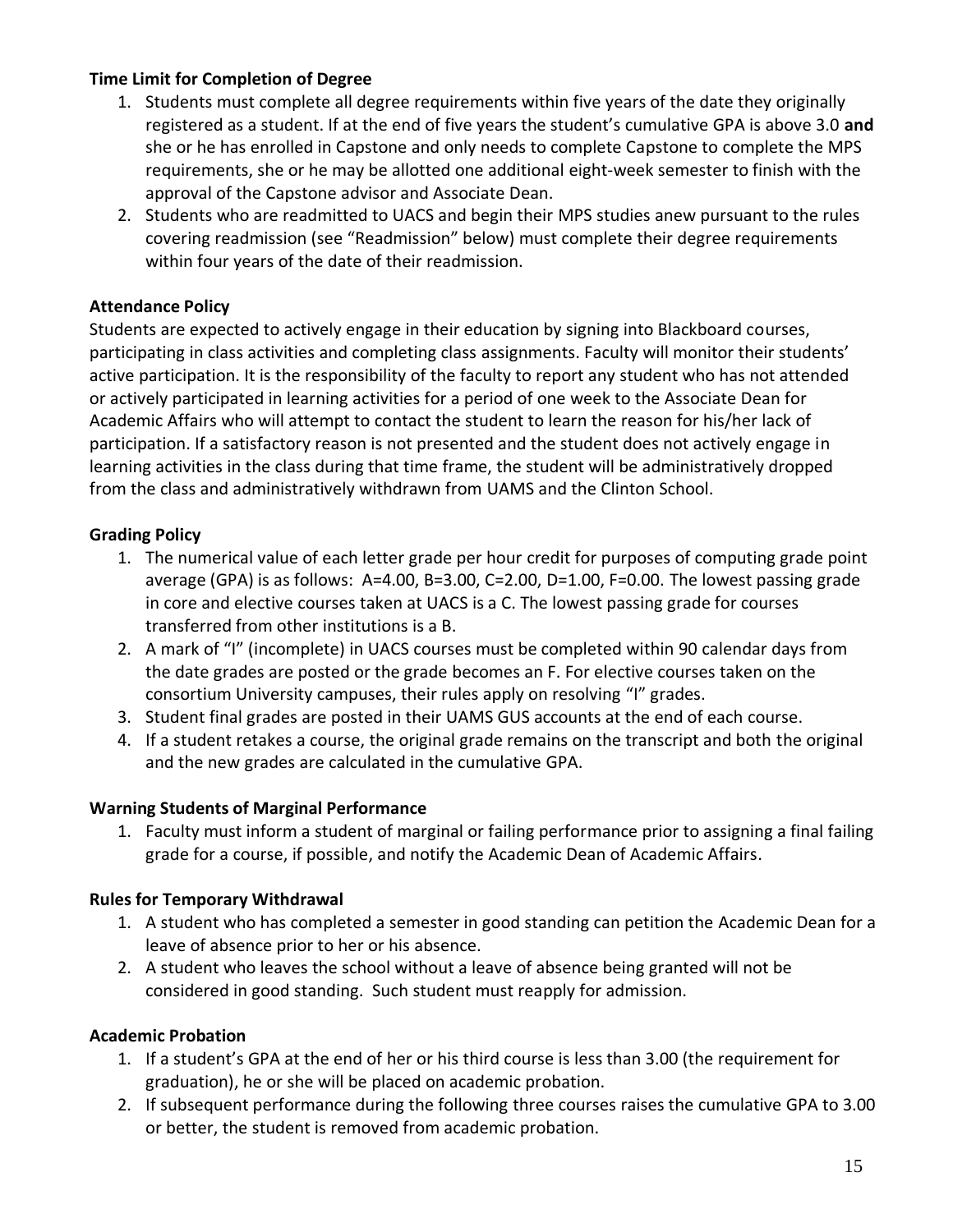# **Academic Dismissal from School**

- 1. If a student fails a core course, she or he may be dismissed from UACS on academic grounds.
- 2. If a student's GPA is below 3.0 at the end of the sixth course he or she may be dismissed from UACS on academic grounds.

#### **Readmission**

- 1. A student on leave of absence and in good standing may petition the Academic Dean in writing to register for classes within 18 months of the absence.
- 2. A student who has been dismissed for academic deficiency may apply for readmission provided that the student's cumulative GPA was 2.50 or higher when she or he was dismissed.
- 3. The Admissions Committee will use the following standards for considering readmission:
	- a. the reasons for the student's inadequate performance have been resolved and will not interfere with the success of her/his studies in the future;
	- b. it is reasonable to expect that the petitioner will be effective and ethical in public service after graduation; and,
	- c. the candidate's qualifications for admission.

# **Transfer Credits**

# **Note that grades for courses taken at institutions outside the University of Arkansas system ARE NOT calculated in cumulative grade point average.**

- 1. Students wishing to transfer credit hours should first contact their faculty adviser.
- 2. UACS will permit a student to transfer up to three (3) credit hours of core credit and three (3) credit hours of elective credit from other programs, subject to advance approval by the UACS Academic Dean. Courses to be transferred must:
	- a. Have been taken at an accredited higher education institution;
	- b. Have been passed with a grade of 'B' or better;
	- c. Have been taken within the previous 5 years;
	- d. Have course content relevant to the MPS degree.

# **Rules Governing Courses Taken Outside the University of Arkansas System**

Note that grades for courses taken outside the University of Arkansas System ARE NOT calculated in cumulative grade point average. Students may take up to up to three (3) credit hours of core credit and three (3) credit hours of elective credit outside of the University of Arkansas System with strict adherence to the following procedures and requirements:

- 1. A student cannot be enrolled as a degree-seeking student in another institution outside of the University of Arkansas system while enrolled at UACS. A student must take the elective course only as a non-degree or certificate-seeking student. Students may be required to verify this status by submitting an official document from the institution where the proposed course is to be taken.
- 2. The course(s) must be at least master's level and taken at an accredited higher education institution.
- 3. The course(s) must be related to the MPS degree.
- 4. UACS scholarship funds may not be used to pay for the course(s).
- 5. Students are responsible for ensuring that all necessary documentation for credits taken outside the University of Arkansas System are properly submitted to UACS.
- 6. The student must receive a grade of at least a B in the course.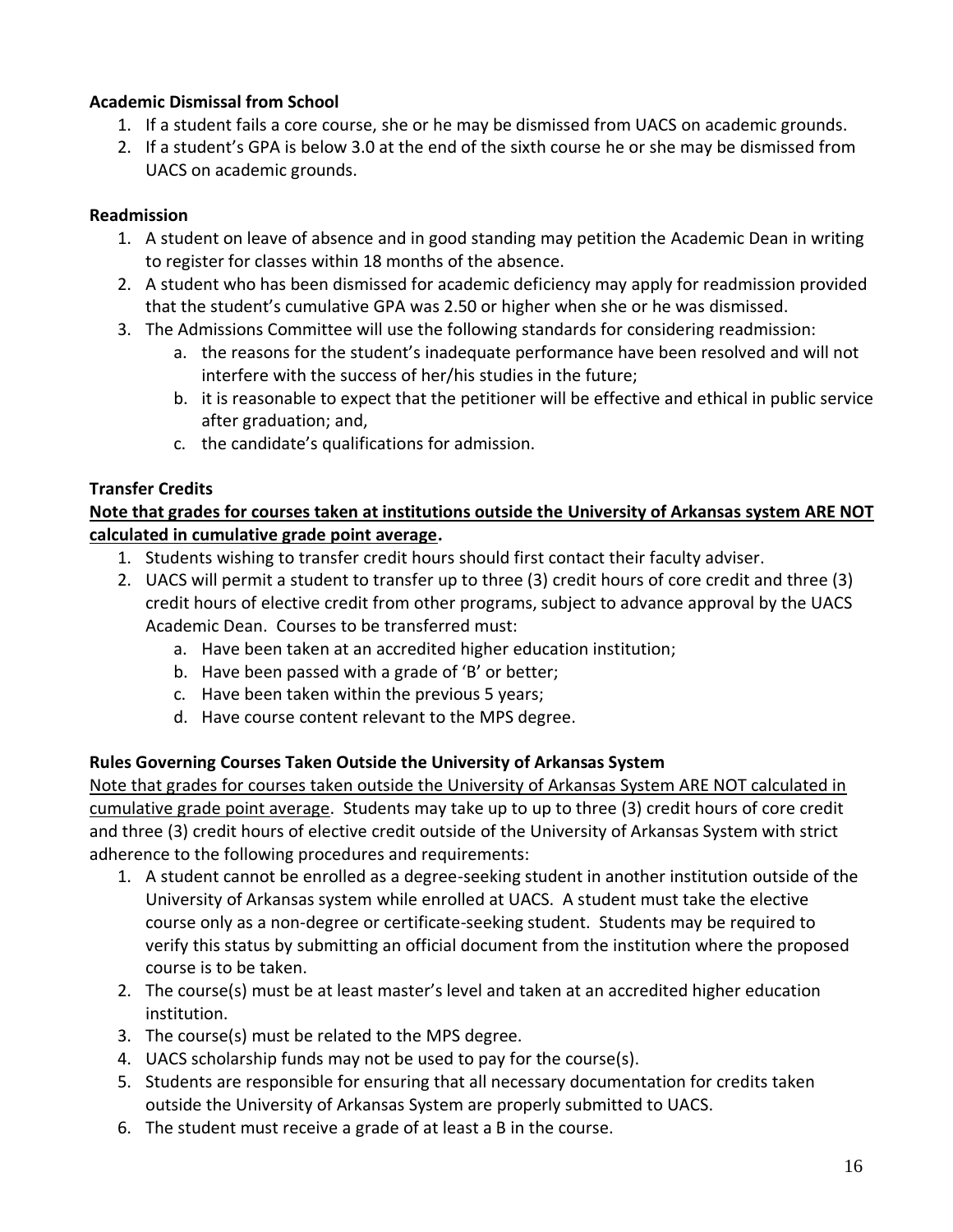#### **Rules with Respect to Adding or Dropping Courses**

- 1. Students are permitted to drop or withdraw from UACS courses and remain in good academic standing if approved by the student's faculty advisor and the UACS Academic Dean.
- 2. Financial Aid recipients who withdraw from classes may owe a repayment of financial aid funds and are subject to the cancellation of future financial aid. Student loan borrowers must complete exit loan counseling prior to withdrawing from all classes.
- 3. If a student withdraws from a course after the add/drop deadline for any reason, a "WP" (withdraw while passing) or a "WF" (withdraw while failing) will appear on the transcript.
- 4. Students dropping elective courses on one of the consortium University of Arkansas campuses will adhere to the relevant policies of that specific course or campus.

#### **Transcripts**

The UAMS Office of the University Registrar Office is responsible for providing official transcripts. Students should click on the following link for transcript request instructions : <http://registrar.uams.edu/transcripts> . Grades and transcripts will be withheld and registration refused to any students who have failed to pay any tuition/or and fees.

#### **Grades**

Grades are available to students in their UAMS GUS accounts.

#### **General Waiver**

Any waivers from these policies must be approved by the Academic Dean.

#### **Grade Appeal Policy**

Any student seeking to appeal a grade shall make his or her appeal to the Dean and Academic Dean. No change in the grade will be made unless the Dean and Academic Dean agree that the grade was arbitrary and capricious (see below for definition).

Deadlines. Students must file their appeal in writing with the Academic Dean no later than two (2) weeks after the grade is posted. If the student is appealing a failing grade in a prerequisite course, she or he may be administratively withdrawn from the course for which it is a prerequisite if the grade being appealed is a failing grade and is upheld upon appeal.

Appeal Procedure. The appeal shall be heard by an ad hoc faculty committee. When possible, this three-member committee will be comprised of a faculty member chosen by the student, a faculty member who has had the student in a class, and a faculty member who has not had the student in class.

The student shall submit to the Academic Dean a written statement setting forth in detail the basis for the appeal. The student's statement will be provided to the faculty member whose grade is the subject of the appeal and to the appeal committee. The faculty member shall have ten (10) business days to submit to the Academic Dean a written statement setting forth the basis for the grade given. The Academic Dean shall promptly distribute this material to the appeal committee and to the student appealing the grade. The committee shall then review the material submitted by the student and the faculty member, and submit their recommendation to the Academic Dean within ten (10) business days.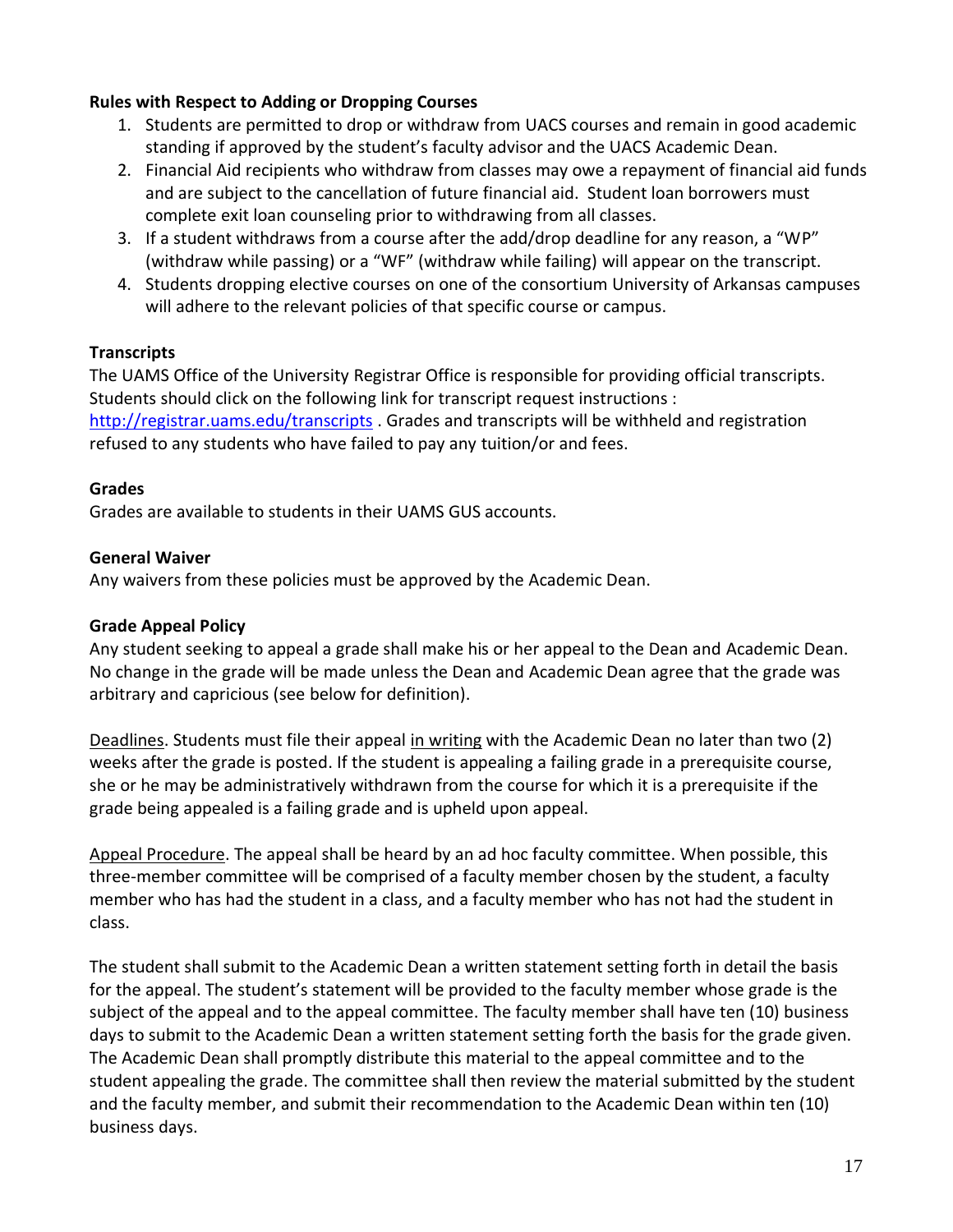Grade appeals are conducted solely on the written materials submitted by the student and the faculty member and any additional material the committee may request. The student must prove that the grade was arbitrary and capricious. The committee shall recommend to the Dean and Academic Dean whether or not the grade shall stand. The decision shall be in writing and shall be provided to the student and the faculty member. The decision shall include the committee's rationale for its recommendation.

The Dean and the Academic Dean shall base their decision solely on the written materials submitted by the student and the faculty member, the written recommendation of the faculty review committee and any additional material the Dean or the Academic Dean may request. The grade will stand unless the Dean and the Academic Dean agree the faculty member was arbitrary and capricious. The decision of the Dean and Academic Dean is final. In the event that the student's appeal is successful, the Academic Dean shall administratively change the grade

In the event that the grade being appealed is in a course taught by either the Dean or Academic Dean, he or she shall withdraw and play no role in the process. In either case, a member of the faculty shall be designated to fulfill the functions performed in this process by the Dean or the Academic Dean including receiving the recommendation from the faculty review committee and serving as one of the final decision makers.

In the event that the grade appeal is directed against the Academic Dean, it shall be filed directly with the Dean. If the grade appeal is directed against the Dean, it shall be filed with the Vice President for Academic Affairs in the University of Arkansas System Office.

The Arbitrary and Capricious Standard. According to the Clinton School policy, a student's grade will not be changed unless the student can show that the grade was "arbitrary and capricious." A faculty committee will first review the grade and make a recommendation to the Academic Dean on the matter. The grade cannot be changed unless the Academic Dean and the Dean agree.

Black's Law dictionary defines arbitrary in two senses. The first connotation is that arbitrary depends "on individual discretion; specif., determined by a judge rather than by fixed rules, procedures, or law". The second connotation states arbitrariness is "founded on prejudice or preference rather than reason or fact". This type of decision is often termed *arbitrary and capricious."* (emphasis added.) At this point, Black's cross references the definition of capricious. Capriciousness has two connotations. A capricious person is "characterized by or guided by unpredictable or impulsive behavior." A capricious decree is "contrary to the evidence or established rules of law."

The "arbitrary and capricious" standard does not lend itself to easy definition. It takes on slightly different applications depending on the context in which it is applied. Departures from established procedures or refusals to apply the appropriate standards might rise to the level of arbitrary and capricious. Similarly, discretionary decisions that do not take into account the circumstances of particular cases might also be arbitrary and capricious.

The AAUP has stated that: "(1) the faculty has the responsibility for the assignment of grades; (2) students should be free from prejudicial or capricious grading; and (3) no grade may be assigned or changed without faculty authorization. … [A]dministrators should not "substitute their judgment for that of the faculty concerning the assignment of a grade."<sup>1</sup>

*<sup>1</sup> American Association of University Professors, Statement of Principles on Academic Freedom and Tenure (1940)*.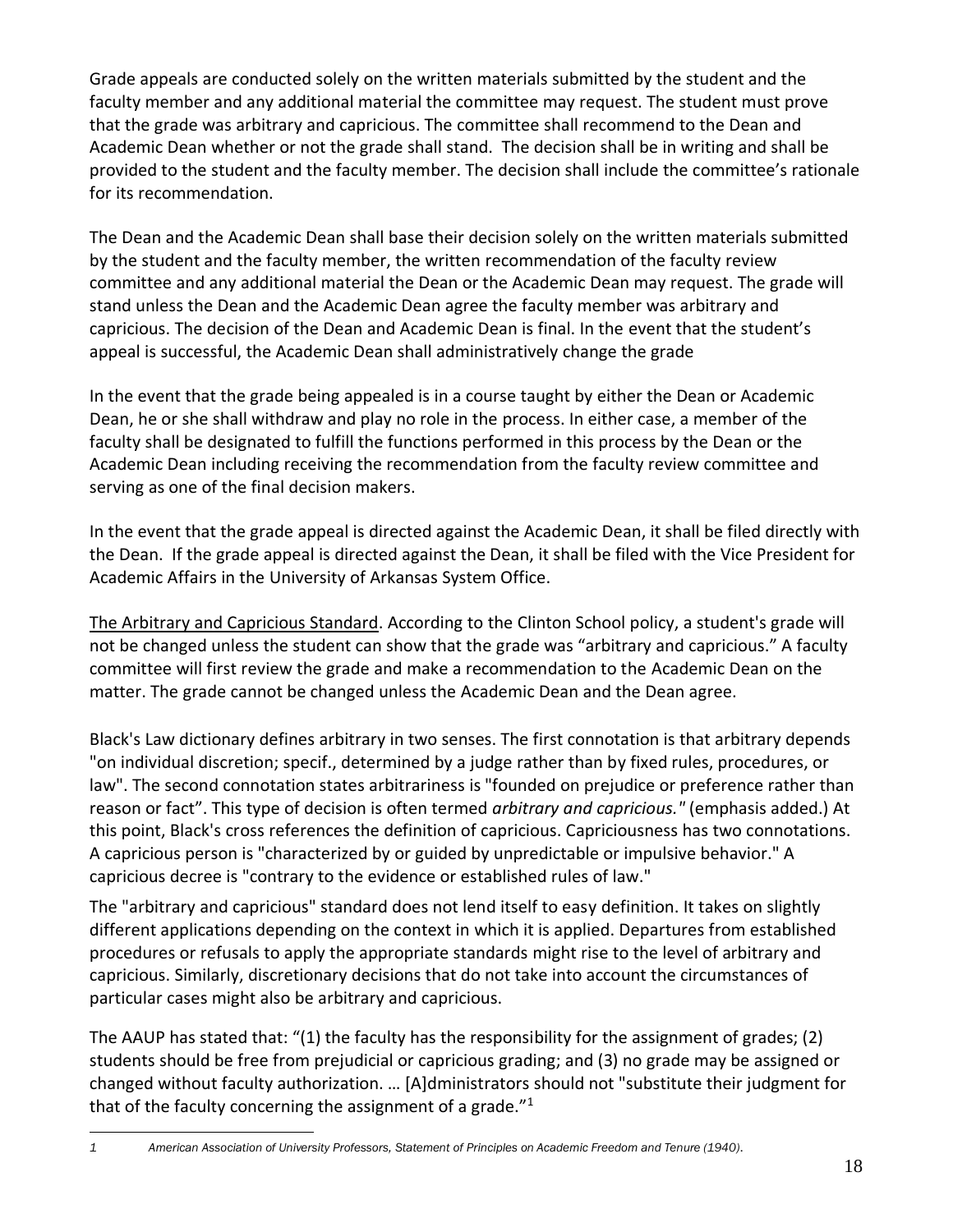Courts have accorded broad discretion to faculty members' academic decisions. The United States Supreme Court noted that "the decision of an individual professor as to the proper grade for a student in his course … requires an expert evaluation of cumulative information and is not readily adapted to the procedural tools of judicial or administrative decision making."<sup>2</sup> Justice Powell concurred saying that a professor's academic evaluation of a student should be given "the widest range of discretion."<sup>3</sup> In a similar vein, the Court noted that "[w]hen judges are asked to review the substance of a genuinely academic decision . . . they should show great respect for the faculty's professional judgment. Plainly, they may not override it unless it is such a substantial departure from accepted academic norms as to demonstrate that the person or committee responsible did not actually exercise professional judgment."<sup>4</sup>

The foregoing sources make clear that a faculty member's academic judgments should not be lightly disregarded. They give rise to what should be the applicable standard for grade appeals*: a grade should not be overturned unless there is overwhelming evidence that the grade did not constitute a valid exercise of professional judgment, i.e., that it was arbitrary or capricious.* In other words, *a g*rade should be upheld as long as there is a reasonable academic basis for it.

# **Academic Offenses**

Academic Dishonesty. As a community of scholars, academic integrity is foundational to appropriate conduct within the Clinton School setting. The determination that a student's work was the result of dishonest action can be considered in the faculty member's evaluation of that work and in the determination of the course grade. In addition, disciplinary action may be taken by the UACS Academic Dean or recommended at the conclusion of any appeal.

Acts of academic dishonesty include but are not limited to the following:

- 1) Cheating: This includes the following classes of dishonesty:
	- a) copying from another student's paper;
	- b) using prepared materials, notes, or text other than those specifically permitted by the professor during an examination; collaborating with another student during the examination;
	- c) buying, selling, stealing, soliciting, or transmitting an examination, or any material purported to be the unreleased content of a coming examination, or the use of such material;
	- d) substituting for another person during an examination or allowing such substitution for oneself;
	- e) bribing any person to obtain examination information.
- 2) Plagiarism: Plagiarism includes (but is not limited to) adopting or appropriating for one's own use and/or incorporating in one's own work, without acknowledgement, passages, parts of passages, tables, photographs, models, figures and illustrations from the writings or works of others; thus presenting such as a product of one's own mind. Any student who plagiarizes may be subject to

*<sup>2</sup> Board of Curators of the University of Missouri v. Horowitz*, 435 U.S. 78 (1978).

<sup>3</sup> *Board of Curators of the University of Missouri v. Horowitz*, 435 U.S. 78 (1978) (Powell, J. concurring).

<sup>4</sup> *Regents of the University of Michigan v. Ewing*, 474 U.S. 214 (1985)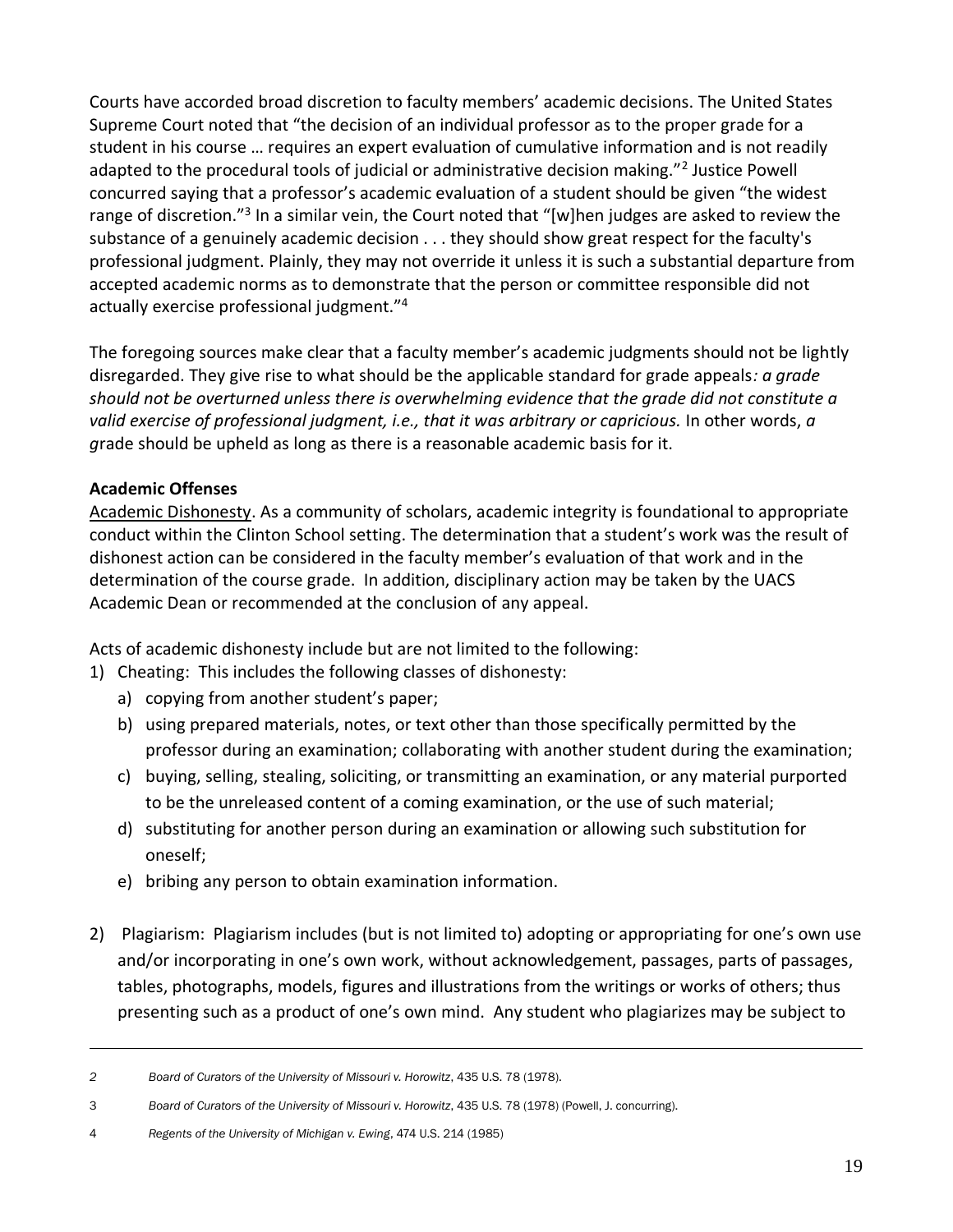**any or all** of the following sanctions: receiving a zero on the written work; receiving a reduced grade for the course in which the plagiarism occurred; being suspended from registering for one or more semester(s); being required to enroll in a short course on graduate level writing; being required to comply with any other appropriate remedy as proposed by the Academic Dean; and/or being dismissed from UACS.

- 3) Collusion: To obtain from another party, without specific approval in advance by the professor, assistance in the production of work offered for credit to the extent that the work reflects the ideas or skills of the party consulted rather than those of the person in whose name the work is submitted.
- 4) Duplicity: To offer for credit identical or substantially unchanged work in two or more courses, without specific advance approval of the professors involved.

Procedures for Addressing Instances of Academic Dishonesty. The procedures outlined here are applicable when a student is enrolled in a course and a faculty member suspects the student of an academic offense, and when the suspicion is supported by substantial fact(s) or evidence. The faculty member is responsible for notifying the student in writing of the specific charge. The faculty member is responsible for retaining a copy of the written notice and for forwarding one copy to the Academic Dean.

Only the faculty member may impose a grade penalty for an academic offense. It is recommended that if a student is found guilty or admits guilt, the faculty member will consider the individual circumstances, nature or severity of the offense, similar class violations, etc., before assessing the grade penalty. Grade penalties for consideration for academic offenses are:

- 1. a grade of F in the course;
- 2. a grade of F on the examination, project, etc.;
- 3. a grade adjustment; or
- 4. no credit for material presented.

The student has the right to attend classes until any appeal is resolved. In the event an appeal of an academic offense has not been resolved before final grades are due, the student shall receive an "I" and the faculty member will withhold a final grade until the appeal is resolved.

In view of the fact that this policy and procedure involves student academic records, all grievance hearings shall be conducted in private with only those involved present.

Individual students may exercise their right to have academic offense grievances considered and assessed upon their merits under the general regulations, policies and practices of UAMS according to the grievance procedure described below. A "decision" means a determination that the grievance issue or issues were, or were not inappropriate, or in violation of regulations, policies, or practices of the School. Each decision shall include an assessment of the issues and reasons for the position taken.

No student filing a grievance shall thereafter be discriminated against or suffer any academic disadvantage by reason of participation in grievance matters pursuant to this procedure.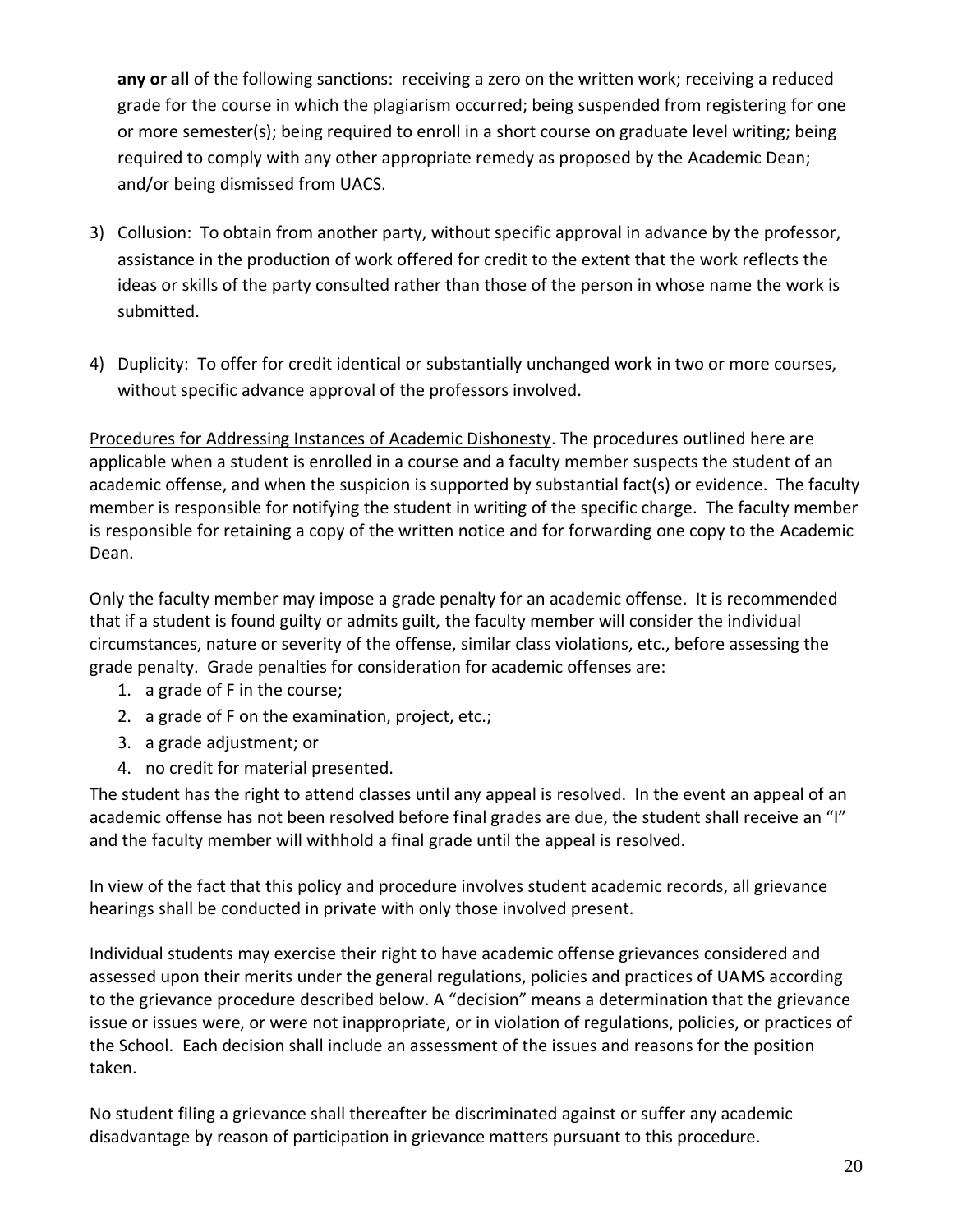The time periods set forth in this grievance policy are intended to provide a reasonably expeditious resolution of grievances, but a failure to process a grievance strictly within the time periods set forth shall not confer any additional rights upon the student submitting the grievance. If the deadline for any of the steps in the grievance process falls on a holiday, weekend or other time when the school is closed, then the due date will be the next working day.

Grievance Procedure Steps. A student grieving a determination of academic dishonesty is entitled to have the issue considered in the following manner. Written records will be maintained at all steps unless noted otherwise in this policy.

- 1. The student discusses the grievance with the faculty or staff member. No faculty or staff member shall be allowed to delay the resolution of a grievance by failing to hold a consultation with a student within the designated time, unless bona fide reasons such as illness, personal emergency, or campus absences for professional reasons make this time limit unreasonable. If the grievance is satisfactorily resolved, the terms of the resolution shall be reduced to writing, if any of the involved parties desires to have such a written statement, and signed by the student and faculty member.
- 2. If the grievance is not resolved and the student chooses to pursue the matter further, the grievance must be reduced to writing by the student and sent to the faculty or staff member. Within ten working days after receipt of the written statement, the faculty or staff member shall prepare a written decision on the matter and forward copies of both documents to the Academic Dean and to the student. Within five working days after receiving the student's appeal and the written decision from the faculty or staff member, the Academic Dean shall prepare a written decision on the matter and forward copies to the student and the faculty or staff member. In addition, the Academic Dean will forward to the Dean all documents pertaining to the appeal.
- 3. The decision of the Academic Dean may be appealed by the student to the Dean within five working days following receipt of the Academic Dean's decision. In the case of such an appeal, the Dean or the student may request that an *ad hoc* grievance committee be convened to consider the appeal and make a recommendation. In either event, the entire written record shall be included with the appeal letter. If neither the Dean nor the student requests an *ad hoc* grievance committee be established, the Dean will decide the appeal within ten working days.
- 4. If a grievance committee is requested, the Dean will constitute an *ad hoc* grievance committee to investigate the matter and make written recommendations for its solution. The *ad hoc* grievance committee shall select its chair who shall be responsible for reporting the recommendation of the committee to all parties. All records shall be maintained by the Dean for a period of three years.
- 5. The *ad hoc* grievance committee shall be given access to relevant witnesses and records, shall tape the hearing, and attach to their recommendations the written information that has been assembled. The *ad hoc* grievance committee shall adopt and use fair procedures, understanding that its informal inquiry is designed to develop all pertinent factual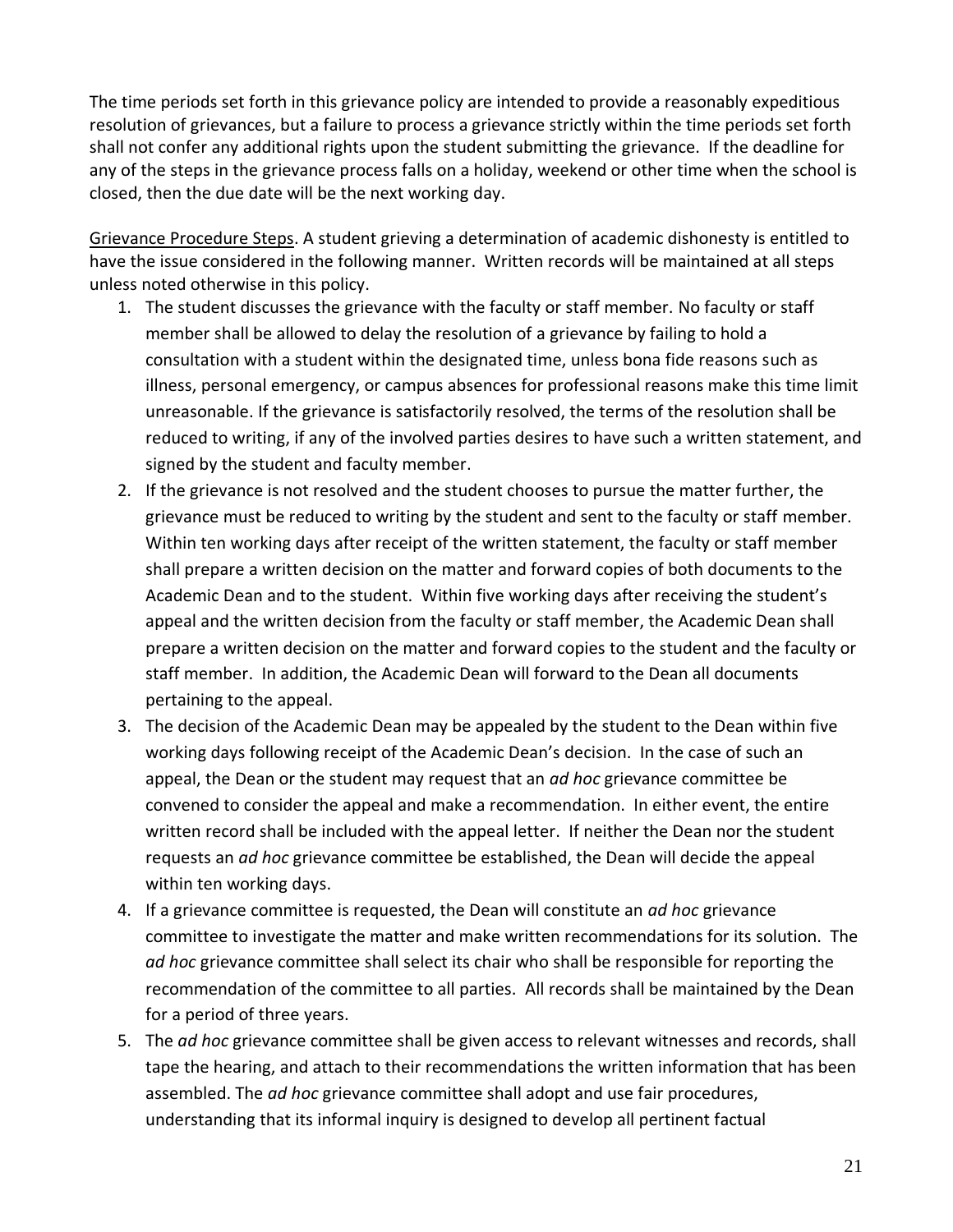information. The *ad hoc* grievance committee chair shall return its written recommendations to the Dean within ten working days of the date on which the committee membership was established.

- 6. Within ten working days following receipt of the recommendation of the grievance committee, the Dean shall present a written decision on the matter, including the report of the *ad hoc* grievance committee, to the claimant and respondent. The decision of the Dean will be final and binding, and shall not be subject to further appeal.
- 7. In the event a grievance is directed against the Academic Dean, it shall be filed directly with the Dean. If the grievance is directed against the Dean, it shall be filed with the Vice President for Academic Affairs in the University of Arkansas System Office.

Faculty members shall adhere to school-approved classroom policies and procedures and shall establish fair and reasonable standards in such matters as participation, submission of assigned work, interaction decorum, regular and make-up examinations and grading. Faculty members shall make their standards known to each class at the earliest opportunity. Grievances against these standards and alleged violations of school-approved classroom policies are not subject to the process defined here, but should be brought to the attention of the faculty member, Academic Dean and, if necessary, the Dean in that administrative order so that a continuing administrative effort may be made to ameliorate problems.

#### **Student Conduct**

The Clinton School of Public Service (UACS) has developed certain regulations to make possible an orderly academic environment where all members of the community have the freedom to develop to the fullest extent. Violations of school policies, Arkansas law, U.S. Federal law, country specific laws, and unprofessional behavior cannot be condoned or tolerated in the UACS community. Student behavior is expected to be consistent with the standards in this handbook.

Students are responsible for becoming informed about, and abiding by, all of the laws and policies relevant to each location in which they travel and/or live while attending the Clinton School. Ignorance of the policies and laws at the Clinton School, in the U.S., or in other countries is not a valid excuse for inappropriate behavior and will not protect students from the consequences of their actions.

The school will discipline students found guilty of violating a policy or law. This may include, but is not limited to, grade reduction in a course, loss of scholarship funds, , and/or dismissal from UACS. Clinton School disciplinary action does not protect students from additional disciplinary action taken by the legal authorities of the location in which students are travelling or residing.

Students are responsible for all legal costs incurred by violating any laws and/or policies. The Clinton School is not responsible for providing any legal assistance under such circumstances.

Students are financially responsible for any property damage or property misuse they incur. Any charges assessed to the School because of damage or misuse caused by a student will be charged against his/her Clinton School student account.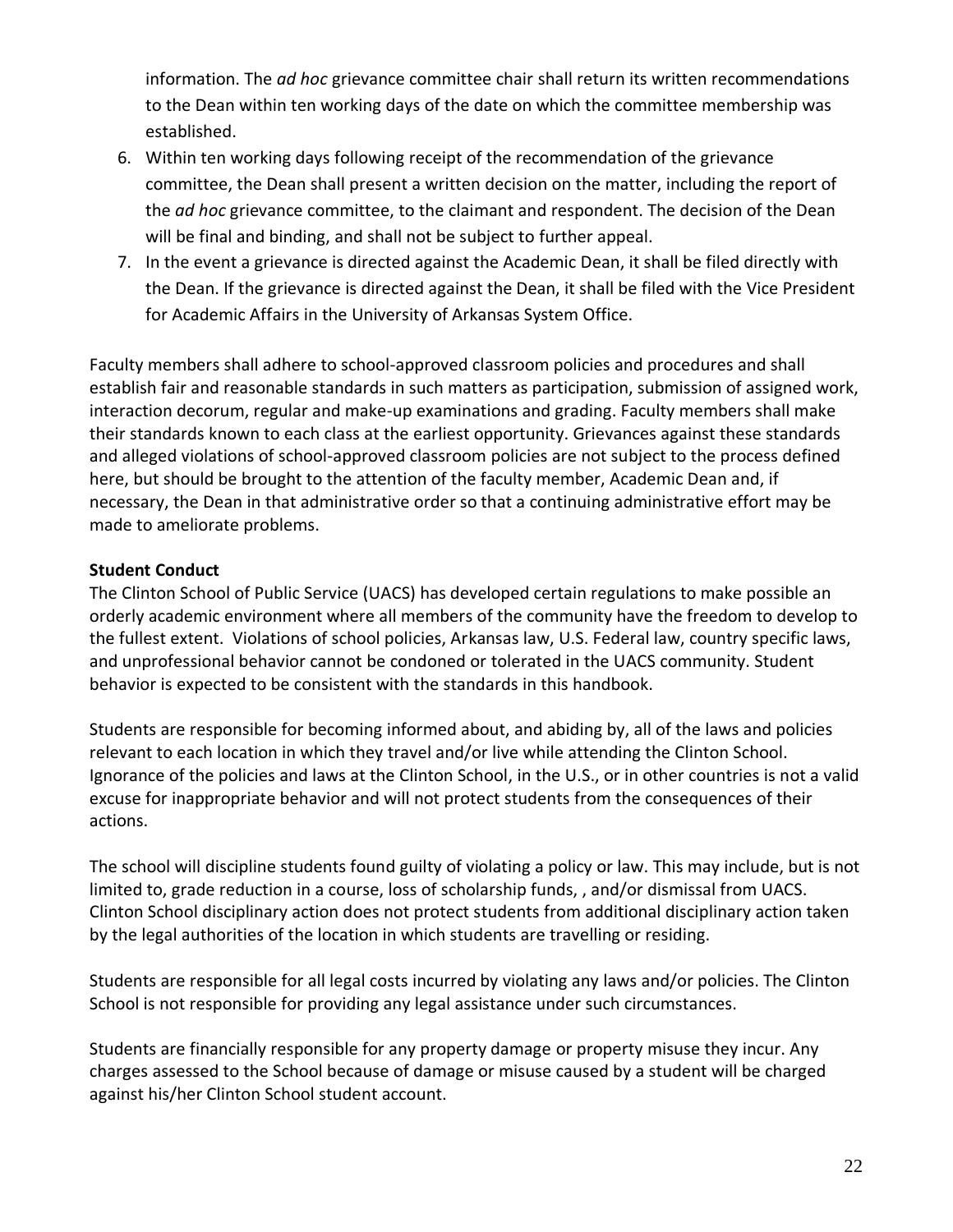Unprofessional Behavior. Students are expected to conduct themselves in a manner that is professional. Unprofessional behavior includes but it not limited to engaging in disruptive or inappropriate behavior while engaged in class activities or while representing the School domestically or abroad. Such behavior is considered a student conduct violation. A student who engages in unprofessional behavior may be subject to the Performance Review Process.

#### **Performance Review Process**

The purpose of the performance review is to help students adjust to the academic and professional expectations of the Clinton School. Consistent with the Clinton School's ethos, every effort will be made to resolve problems informally before moving to a formal process. First, the academic advisor should talk to the student to attempt to resolve any concern. Second, if that approach is unsuccessful, either the student or a faculty member may ask a Skype or conference call that includes the student, the Academic Dean, and the faculty advisor. Only after these steps have been exhausted should the performance review be initiated.

Performance review may be initiated by the student or by any faculty member through a request in writing to the student's faculty advisor. The advisor will assemble a Performance Review Committee (PRC), schedule and facilitate the meeting, and record and distribute the results of the meeting to all those in attendance. If for any reason the student prefers not to have the performance review convened and facilitated by her or his advisor, the student shall recruit another faculty member to serve in that role.

The PRC will comprise the student, the advisor, and the faculty teaching the student at the time the review is called. Exceptions to the normal composition of the performance review committee will be determined by the advisor in consultation with the student and the Academic Dean.

Once the process has been initiated, the following procedures will apply:

- The advisor will provide written notification of the PRC meeting to the student, the members of the committee, and the Academic Dean. The PRC meeting shall occur within two weeks after the initiation of the performance review unless good cause exists.
- The notice of the PRC meeting shall include, at a minimum, date and time of the PRC meeting, a short description of the reason(s) that prompted the request for the performance review, and a list of the persons expected to be present. The notice may include any other information that the faculty advisor believes will be pertinent to the matter or helpful to the PRC committee and the student.
- The committee shall review the issue(s) that prompted the review. The committee will assess the situation and make recommendations regarding how the student can resolve the issue(s) that prompted the review. The committee will seek consensus, and if it is unreachable, will decide by majority vote.
- **The advisor will make a written record of the committee's assessment and recommendations.** The advisor will send this document, to be completed within one week of the meeting, to the student and the Academic Dean. The student, with the support of the faculty advisor, unless otherwise noted by the committee in their report, is responsible for the implementation of the recommendations.
- A student who disagrees with the recommendations of the performance review committee may petition the Dean to reverse or otherwise modify the recommendations. The student's petition must be in writing and received by the Dean within one week of receipt of the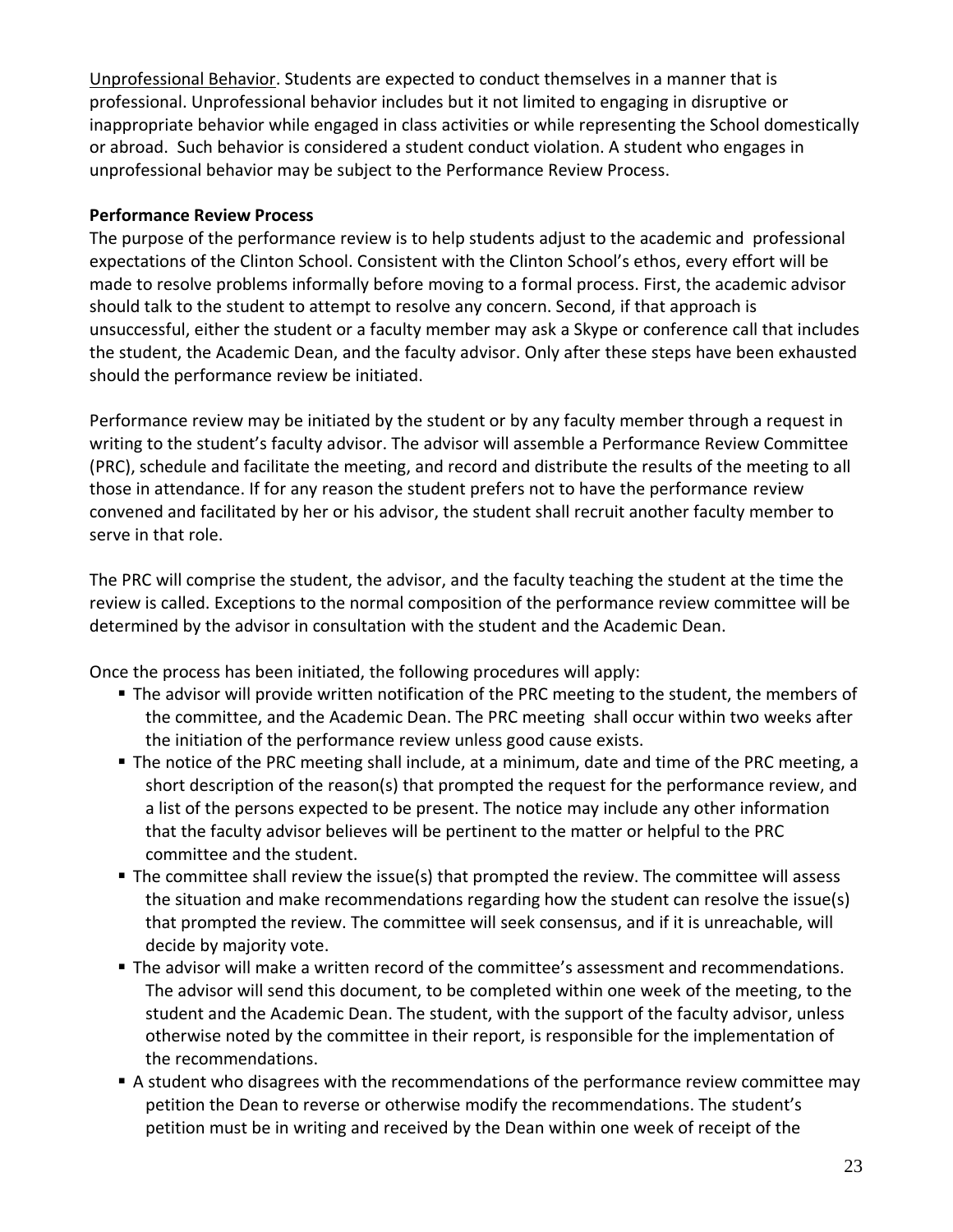committee's recommendations.

■ The Dean will render in writing a final decision in response to the student's petition within one week of its receipt.

#### **Immediate Threat**

If it is determined that a student poses an immediate threat to himself/herself or others, UACS faculty/staff have the authority to make immediate decisions to insure the safety of the student and/or others. This includes but is not limited to temporary suspension or immediate termination from a class and/or UACS.

Termination from a class and/or UACS will result in the loss of all tuition and fees paid and the student will be responsible for any additional expenses related to their termination (e.g., the cost of changing plane reservations if the student is overseas).

#### **[ADA/Disability Services](https://students.uams.edu/ada-disability-services/)**

Online student accommodation policies can be found at the link above or by copying and pasting the following URL into a web browser: https://students.uams.edu/ada-disability-services/

#### **Nondiscrimination Policies**

It is the policy of the UACS to provide an educational and work environment in which thought, creativity, and growth are stimulated, and in which individuals are free to realize their full potential through equal opportunity. The School should be a place of work and study for students, faculty, and staff, which is free of all forms of discrimination, sexual intimidation and exploitation. Therefore, it is the policy of the UACS to prohibit discrimination of its students, faculty, and staff and to make every effort to eliminate discrimination within the School community.

Therefore, UACS is committed to providing equal opportunity for all faculty, staff and students in education and employment regardless of race, age, gender, religion, national origin, marital or parental status, disability, veteran status, sexual orientation or gender identity. In addition, discrimination in employment on the basis of genetic information is prohibited.

Policy Against Discrimination, Harassment, Retaliation and Sexual Misconduct. The University of Arkansas Clinton School [UACS] is committed to providing an environment that emphasizes the dignity and worth of every member of its community and that is free from harassment and discrimination based upon race, color, religion, national origin, sexual orientation, gender identity, service in the uniformed services (as defined in state and federal law), veteran status, sex, age, pregnancy, physical or mental disability or genetic information. Such an environment is necessary to a healthy learning, working and living atmosphere. Accordingly, all acts of discrimination, harassment, retaliation and sexual misconduct as defined by this Policy are prohibited.

#### Clinton School [Grievance Procedure for Online Students Alleging Discrimination](https://academicaffairs.uams.edu/wp-content/uploads/sites/12/2021/01/AA-2.2.1-Student-Grievance-Procedure.pdf)

Students who wish to initiate a grievance can find the policies and procedures by using the link above or by copying and pasting the following URL into a web browser: https://academicaffairs.uams.edu/wp-content/uploads/sites/12/2021/01/AA-2.2.1-Student-Grievance-Procedure.pdf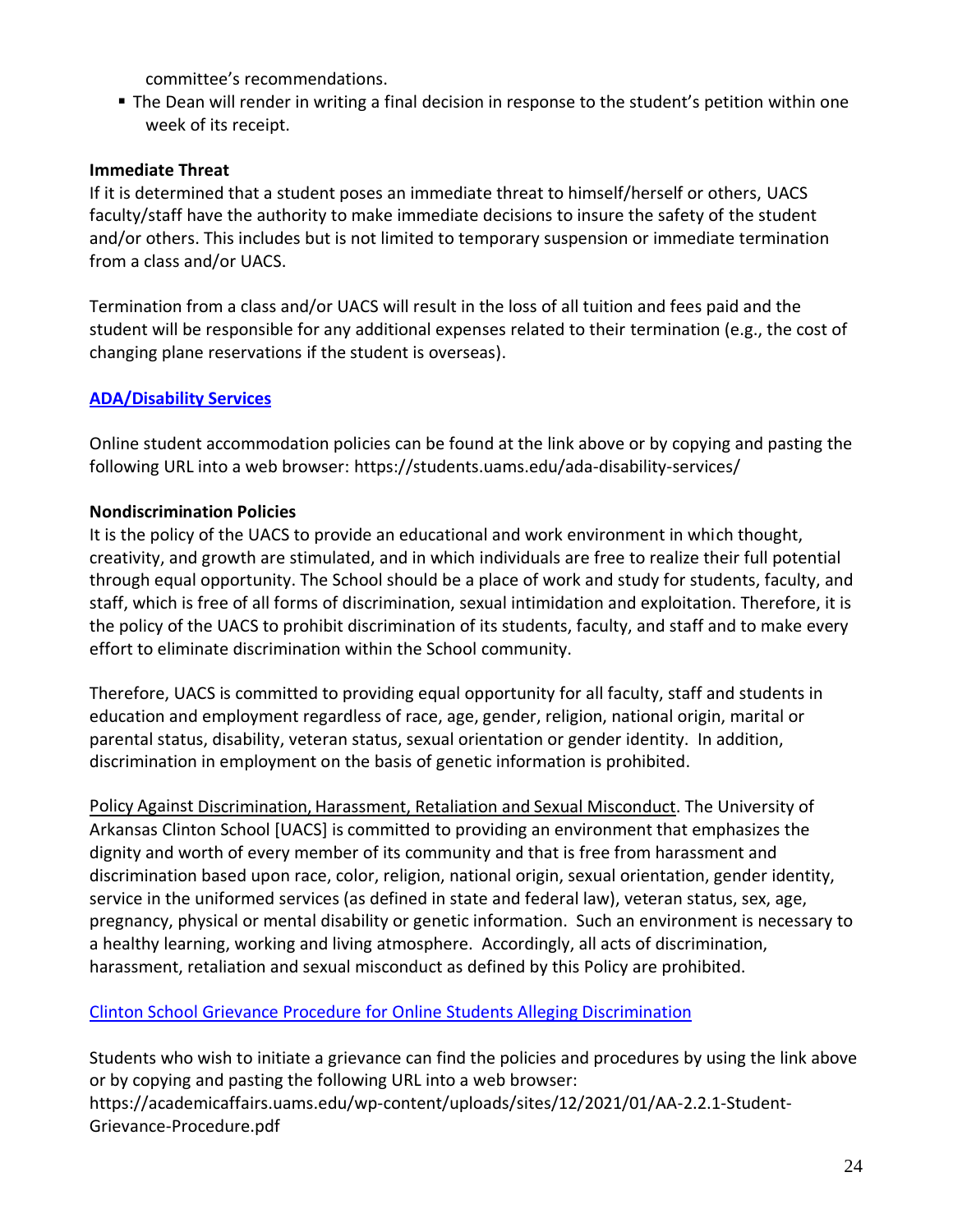# [Clinton School](https://students.uams.edu/title-ix/) Title IX Polices

The Clinton School's Title IX policies for online students can be accessed by using the link above or by copying and pasting the following URL into a web browser: https://students.uams.edu/title-ix/

#### **Other Complaint Resolution Processes**

The University of Arkansas for Medical Sciences seeks to resolve student complaints in a fair and expeditious manner. Al[l policies and procedures](https://academicaffairs.uams.edu/irpa/complaint-resolution-process-information/) are available to all students enrolled at UAMS, including those participating in distance or correspondence education.

# **Notice to Students who are Registered Sex Offenders**

The Dean of the school or another individual or individuals designated by the Dean will serve as the point of contact for the receipt of information concerning registered sex offenders who are employed by or attend an institution of higher education. This individual(s) will, in coordination with relevant campus and law enforcement officials, participate in the preparation of a written notification plan taking into consideration the provisions of Arkansas Code Annotated 12-12-901, *et seq*., and the guidelines established by the Arkansas Sex Offender Assessment Committee, specific needs of the campus and other relevant information as may be determined by law enforcement and/or campus officials. The written notification plan shall include the names of those participating in the plan and the date the plan was completed. A Sex Offender Notification Letter and Sheet will also be prepared for each offender. In the event there is a concern with the notification plan from either law enforcement or campus officials, final authority for the plan rests with law enforcement. (Board of Trustees Policy 525.1).

#### **Military Duty**

Students enrolled in UACS who are members of the National Guard or reserve units and are called to active military duty as a result of activation may elect one of the following options:

- 1. The student can officially withdraw from UACS and receive a full refund of all tuition paid (scholarship funds excluded) and non-consumable fees for the term involved. A copy of the activation orders must be attached to the official withdrawal for the student to receive the full tuition and fee adjustment and refund. Students electing this option will receive a grade of "W" for the courses in which they were enrolled.
- 2. The student can arrange for a mark of "Incomplete" for each class for which he or she is enrolled, provided the work to date is of passing quality. In order to receive a mark of "Incomplete" in any course, the student must obtain agreement from the instructor of the course. After the mark of "I" is awarded, the provisions to the mark of "I" in the Grading Policy of this handbook are applicable.
- 3. An instructor who believes a sufficient portion of a course has been completed may assign an appropriate final grade in that course at the time the student leaves.

# **Substance Abuse**

It is the goal of UACS to provide the highest quality education and services available. To achieve this goal it is important that administrators, faculty, staff and students be able to fulfill their respective roles without the impairment produced by intoxication or addiction to alcohol or other drugs; therefore, the following policy is established: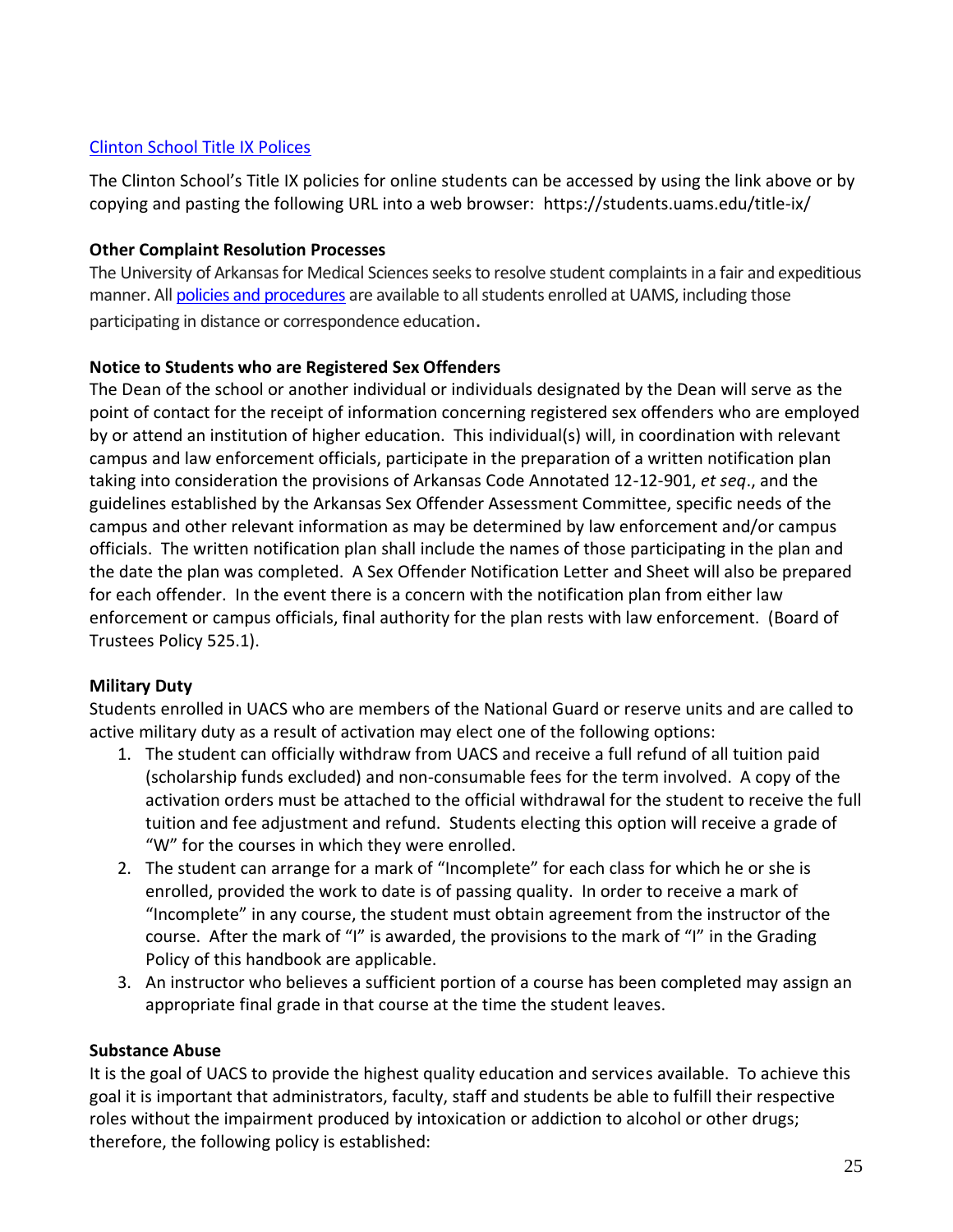- 1. It is the underlying philosophy of the campus administration that addiction to alcohol and/or other drugs represents a disease state. Any employee or student with an addiction is encouraged to seek help through their own physician or through a Student/Employee Health Service on one of the parent University campuses.
- 2. Individuals who seek addiction treatment will not be punished for seeking such help.
- 3. Appropriate disciplinary procedures linked to *performance criteria* are not precluded by this policy.
- 4. The use or possession of any illicit drug by any student or employee while on University premises or on a University affiliated assignment is not permitted.
- 5. The illegal exchange, sale or use of controlled substances by UACS students or employees will not be tolerated.
- 6. Neither students nor employees may report for their assignments and/or classes impaired by the use of alcohol or following the use of illicit drugs.
- 7. Violators of this policy will be disciplined up to and including dismissal.

# **The Clinton School's Student Learning Goals and Outcomes**

# **Student Learning Goal #1: Students will be proficient in the body of knowledge related to public service**

# *Learning Outcome 1.1*

Students will be familiar with and make connections among the major concepts, theoretical perspectives, empirical findings, and historical trends relevant to public service.

# *Learning Outcome 1.2*

Students will understand the complexities of public service work in local, regional, national, and international contexts.

# **Student Learning Goal #2: Students will facilitate participatory social change that advances social and economic justice.**

# *Learning Outcome 2.1*

Students will identify, develop, and/or mobilize resources (e.g., human, social, economic, political, physical, civic, etc.) to facilitate social change.

# *Learning Outcome 2.2*

Students will understand social change models and how to apply them appropriately.

# **Student Learning Goal #3: Student will be proficient in field research**

# *Learning Outcome 3.1*

Students will conceptualize issues to be studied and formulate appropriate research questions.

# *Learning Outcome 3.2*

Student will apply extant field research to public service work.

# *Learning Outcome 3.3*

Students will use appropriate information gathering techniques and methods in field research.